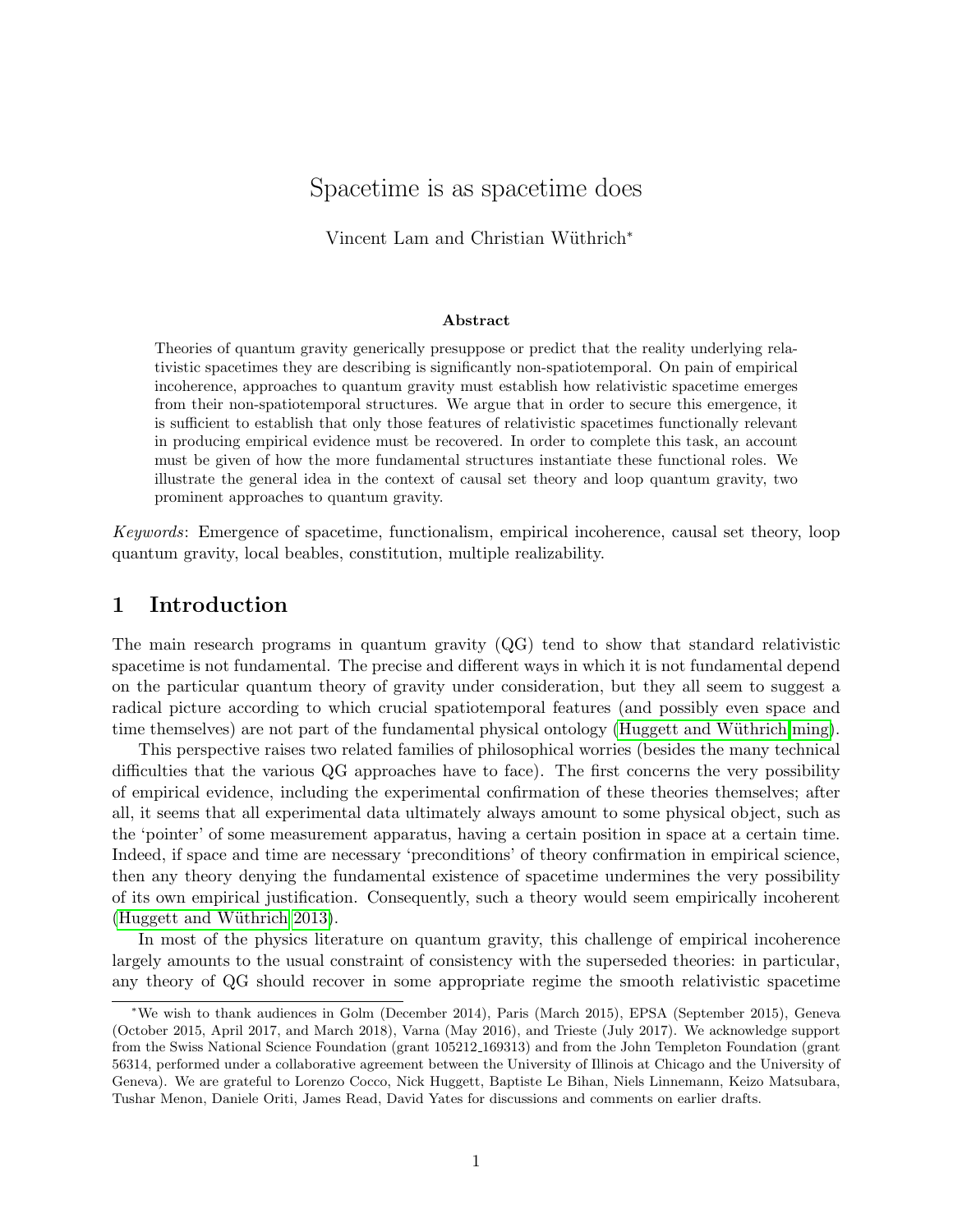picture of the theory of general relativity  $(RR)^{1}$  $(RR)^{1}$  $(RR)^{1}$ . This consistency constraint is a central concern in all quantum gravity programs and may typically involve approximations and limiting procedures (Wüthrich 2017). In this perspective, the issue is mainly a technical one. However, from a more philosophical point of view, the worry is that the consistency constraint is a necessary but not sufficient condition for the challenge of empirical incoherence to be met. To many, it remains unclear in what sense quantities such as space and time can emerge from a fundamental nonspatiotemporal ontology at all [\(Maudlin 2007;](#page-22-0) [Lam and Esfeld 2013\)](#page-21-2).

The second type of philosophical worries that may arise has to do with the very characterization of the possibly non-spatiotemporal physical ontology. First of all, in order to describe a plurality of physical entities in this context, a differentiation in spatiotemporal terms (according to which we have a diversity of fundamental physical entities in virtue of their distinct spacetime locations) is obviously not available within this framework. A related issue concerns spelling out compositional and mereological relations in non-spatiotemporal terms (cf. [Ney 2015\)](#page-22-1).

Most importantly, it should be clarified what makes the non-spatiotemporal entities described by QG concrete physical entities, rather than merely abstract mathematical ones. The standard criterion for distinguishing the concrete from the abstract relies on spacetime itself: concrete entities are in spacetime, abstract ones are not. Clearly, such a spacetime criterion is just not available for characterizing a physical ontology of non-spatiotemporal entities. An alternative characterization of concrete entities involves some notion of causal efficacy: concrete physical entities as opposed to abstract mathematical ones can be considered as causally efficacious in some sense. However, at first sight, it seems far from obvious how to make explicit a precise notion of non-spatiotemporal causation [\(Lam and Esfeld 2013,](#page-21-2) §4.2).

Thus, the two standard criteria for concreteness, which rely on spacetime and causation respectively, are not apt in the QG context (at least to the extent that this latter involves an ontology of non-spatiotemporal entities). However, they together suggest a mixed strategy that combines certain aspects of the two criteria: to focus on spacetime functions—that is, on spatiotemporal or 'spacetime-like' roles, in some broad functional rather than narrowly causal sense—the fundamental entities may instantiate in favourable circumstances.

This paper aims to evaluate to what extent the tools of functionalism can help to alleviate the worries mentioned above, with particular attention to the threat of empirical incoherence. One central intuition we investigate is that spacetime need not be fully recovered in some strong ontological sense—to be explicated below in section [2](#page-3-0) and particularly in section [3—](#page-6-0)in order to provide the grounds for empirical evidence and everyday experience, but only certain functionally relevant features. We will argue that this functional approach offers a promising avenue towards meeting the conceptual challenge of the 'emergence of spacetime' in QG.

Since the way in which spacetime is not fundamental in QG, and consequently the way in which it emerges at a higher level depends on the specific program under consideration, this functionalist strategy needs to be investigated in concrete cases. We focus in this paper on two important research programs in QG: causal set theory (CST) and loop quantum gravity (LQG). These two lines of research embody typical features that make the standard spacetime picture irrelevant at the QG level, mainly in that they offer a view of fundamental non-metrical discreteness in the first case, and quantum and combinatorial features in the second case. We will investigate to what extent a functionalist perspective allows us to bridge the metaphysical gap between the structures postulated by these theories and smooth classical spacetime as we find it in GR.

<sup>&</sup>lt;sup>1</sup>Additionally, a theory of QG should of course come with an ontology that can accommodate evidence that goes beyond that of superseded theories, but such an ontology will in general not be of straightforwardly four-dimensional objects.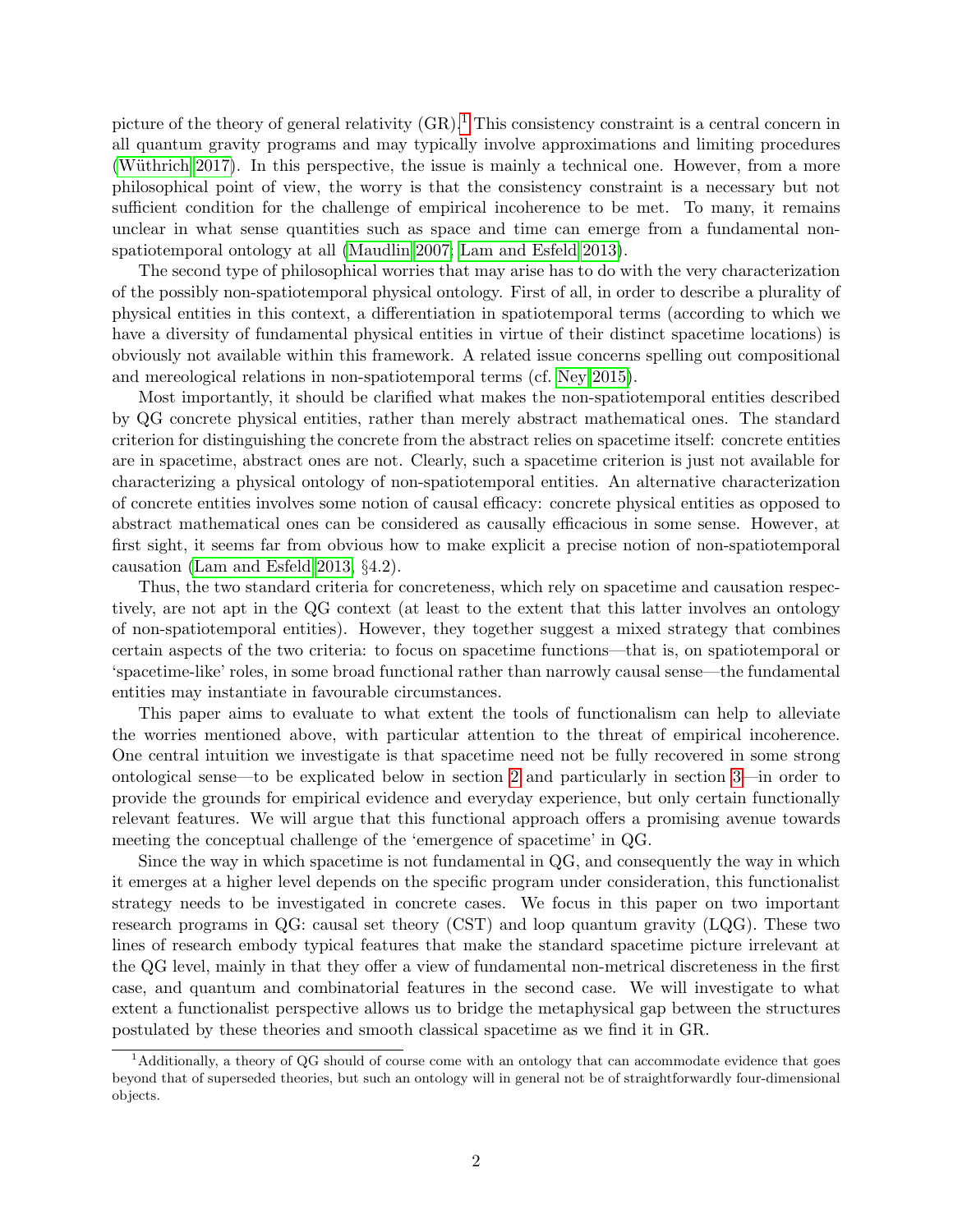Our functionalist project bears some similarities, as well as some dissimilarities, to related approaches in recent philosophy of physics. Perhaps most prominently, a functionalist strategy has been deployed in the context of non-relativistic quantum mechanics by David [Albert](#page-20-0) [\(2013,](#page-20-0) Ch. 6) in defence of wave function realism and by David [Wallace](#page-23-1) [\(2012\)](#page-23-1) in support of an Everettian interpretation. While their functionalism is concerned with recovering three-dimensional space and its manifest content from the wave function by means of a functional characterization of spatial dimensions, ours will be tasked with the emergence of four-dimensional spacetime, which renders their crucial use of dynamics inapt for the present project.[2](#page-0-0)

Closer to our concern is the spacetime functionalism of Eleanor [Knox](#page-21-3) [\(2013,](#page-21-3) [2014,](#page-21-4) [2017\)](#page-21-5), which extends prior work by Harvey [Brown](#page-20-1) [\(2006\)](#page-20-1). Concerned with GR and rival classical theories, hers is a functionalism which concludes in a spacetime substantivalism; semantic quarrels aside, since we are interested in QG, where the fundamental structures are clearly less than fully spatiotemporal, we prefer to say that spacetime emerges from the fundamental level and that this emergence is precisely the relation that a functionalization is supposed to elucidate. Whether one ultimately wishes to be a realist or an eliminativist about spacetime is orthogonal to our concern here.

Let us illustrate this. For Knox, something 'plays the spacetime role' and thus is spacetime "just in case it describes the structure of the inertial frames, and the coordinate systems associated with these" [\(2014,](#page-21-4) 15; cf. also [Knox 2013\)](#page-21-3). Since in GR it is the metric field which describes the structure of the inertial frames, the metric just is the spacetime (and hence the substantivalism). Since "[t]here is nothing in the functional definition of spacetime to suggest that the realizer of the spacetime must be fundamental" (ibid., 18), she claims that her functionalism can straightforwardly cope with the situation where spacetime emerges and GR is an effective, rather than a fundamental theory. Thus, the idea is that whatever the fundamental degrees of freedom, they give rise to that which realizes the role of inertial frames and hence spacetime; in other words, it assumes that the realizers are emergent themselves. This immediately raises the question what the relationship between these realizers and the fundamental degrees of freedom is supposed to be. Since this relationship is then not touched by Knox's spacetime functionalism, it is also not clarified by it.<sup>[3](#page-0-0)</sup>

It is our declared goal to elucidate how spacetime can emerge from a non-spatiotemporal structure and what it might mean in a program in QG to secure this emergence. Thus, we wish to apply functionalism one level deeper, as it were: for us, the realizers of the relevant spacetime functions will be the fundamental degrees of freedom and their collective behaviour or structure. In fact, pace Knox, these realizers have to ultimately be placed at the fundamental level, even though the spacetime roles they play become apparent only at an effective scale. Furthermore, although we appreciate Knox's insistence on inertial frames, we want to enter our functionalist project with a more flexible understanding of what spacetime roles there are to be filled.

Before discussing to what degree certain spacetime roles can be functionally instantiated in CST (section [4\)](#page-10-0) and LQG (section [5\)](#page-14-0), we will consider the (dis)analogies with the debate about the role of spacetime in the ontology of quantum mechanics (section [2\)](#page-3-0) and with functionalist perspectives

 $2$ The functionalist approach about spacetime developed in this paper aims to constitute an interpretative strategy for understanding (the emergence of spacetime in) quantum gravity; in this sense it also differs from [Chalmers \(2012\)](#page-21-6)'s functionalism about spatiotemporal features centred on perception.

<sup>3</sup>Knox's functionalist is explicitly a realizer form of spacetime functionalism, which identifies spacetime with the entity which instantiates the relevant functional role, rather than a role spacetime functionalism, which identifies spacetime with the property of having certain properties that occupy the spacetime role. Although one may read our article as an expression of this latter view, we remain uncommitted between the two. In fact, we wish to leave open the possibility of resisting the dichotomy. We thank David Yates and an anonymous referee for pushing us on this point. For a discussion of this distinction in the context of spacetime functionalism, see [Yates \(ming\)](#page-23-2), who offers a taxonomy of solutions to the problem of empirical incoherence, as well as an argument against the brand of realizer functionalism found in [Chalmers \(2012\)](#page-21-6).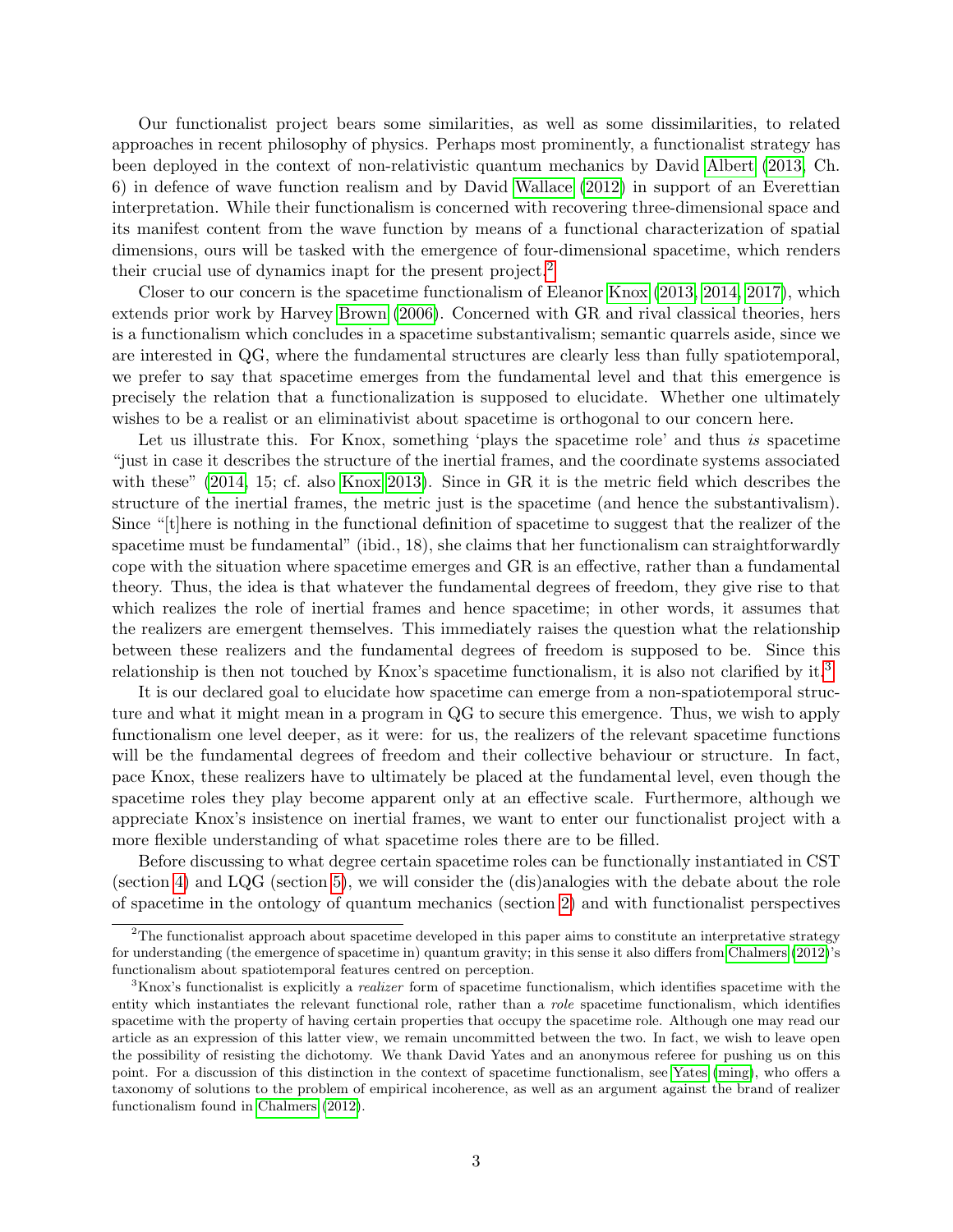in the philosophy of mind and the philosophy of the special sciences (section [3\)](#page-6-0). Conclusions follow in section [6.](#page-19-0)

### <span id="page-3-0"></span>2 Quantum ontology and spacetime

Some of the issues that quantum-gravitational theories 'without spacetime' have to face (see section [1\)](#page-0-1) already arise in the context of the debate on the ontology of the realist 'interpretations' (or 'versions') of quantum mechanics (QM). Main examples of such realist 'interpretations' are Everettian or many-worlds theories (MW), Bohmian mechanics (BM) and dynamical (spontaneous) collapse theories, such as the theory of Ghirardi, Rimini and Weber (GRW). This section aims to see what can be learned from this debate for the QG context, highlighting the similarities and the differences between the cases of QM and of QG.

The just mentioned interpretations are realist with respect to QM in the standard sense that they take its central theoretical entity, namely the quantum state, or the wave function, to encode objective features of the physical world. A crucial part of the debate on the ontology of these realist interpretations of QM concerns the status of the wave function and the exact way in which it encodes objective features.

At first sight, within this realist framework, the wave function is most naturally understood as a concrete physical object (namely, a physical field), very much like the electromagnetic field of Maxwell's theory. However, there is a huge difference between this latter field and the wave function of (many-particle) non-relativistic QM. Whereas the electromagnetic field lives on the usual 3-dimensional space (or 4-dimensional spacetime), the wave function is defined on the 3Ndimensional configuration space of  $QM$ , where N is the number of particles under consideration ultimately the total number of particles in the universe. From an ontological point of view, the term 'configuration space' is a misnomer here, since there actually are no configurations of particles in standard 3-dimensional space in this picture of the world but only the wave function living on this very high-dimensional space and evolving in time. According to this straightforward realist conception of the wave function (called 'wave function realism' or 'wave function monism'; see [Albert 1996,](#page-20-2) [2015;](#page-20-3) [Ney and Albert 2013\)](#page-22-2), standard 3-dimensional space, which constitutes the natural framework for classical physics and for empirical evidence in general, is simply not part of the fundamental physical ontology.<sup>[4](#page-0-0)</sup> The challenge of how to account for empirical evidence in this context is thus issued, since empirical data are intuitively understood as ultimately always involving (what looks like) objects located in 3-dimensional space (such as the pointer of a measurement apparatus) and evolving in time.

In this sense, there is a similarity between the case of QG without spacetime and the wave function realist understanding of QM: in both cases, the fundamental ontology of the theory does not explicitly include ordinary 3-dimensional space and entities localized in ordinary 3-dimensional space, thereby posing a possible threat for the empirical coherence of the theory.<sup>[5](#page-0-0)</sup> Within the framework of wave function realism, the worry is that the wave function living on a very high-dimensional configuration space is not the right sort of entity to ground the 3-dimensional experimental evidence that is commonly understood to empirically confirm QM in the first place. The fundamental ontology of wave function realism does not contain any entities localized in ordinary 3-dimensional space—what Bell calls 'local beables', i.e., the entities that exist according to the theory and that

<sup>&</sup>lt;sup>4</sup>It is of course possible to include standard 3-dimensional space in the fundamental ontology of QM in addition to the configuration space of the wave function; but this move would considerably inflate the ontology and raise the issues of the relationship between these two spaces and of how things in these different spaces can seemingly interact.

<sup>&</sup>lt;sup>5</sup>Elaborating on previous considerations by John S. Bell, [Maudlin \(2007,](#page-22-0) [2010\)](#page-22-3) explicitly raises the threat of empirical incoherence as an argument against wave function realism.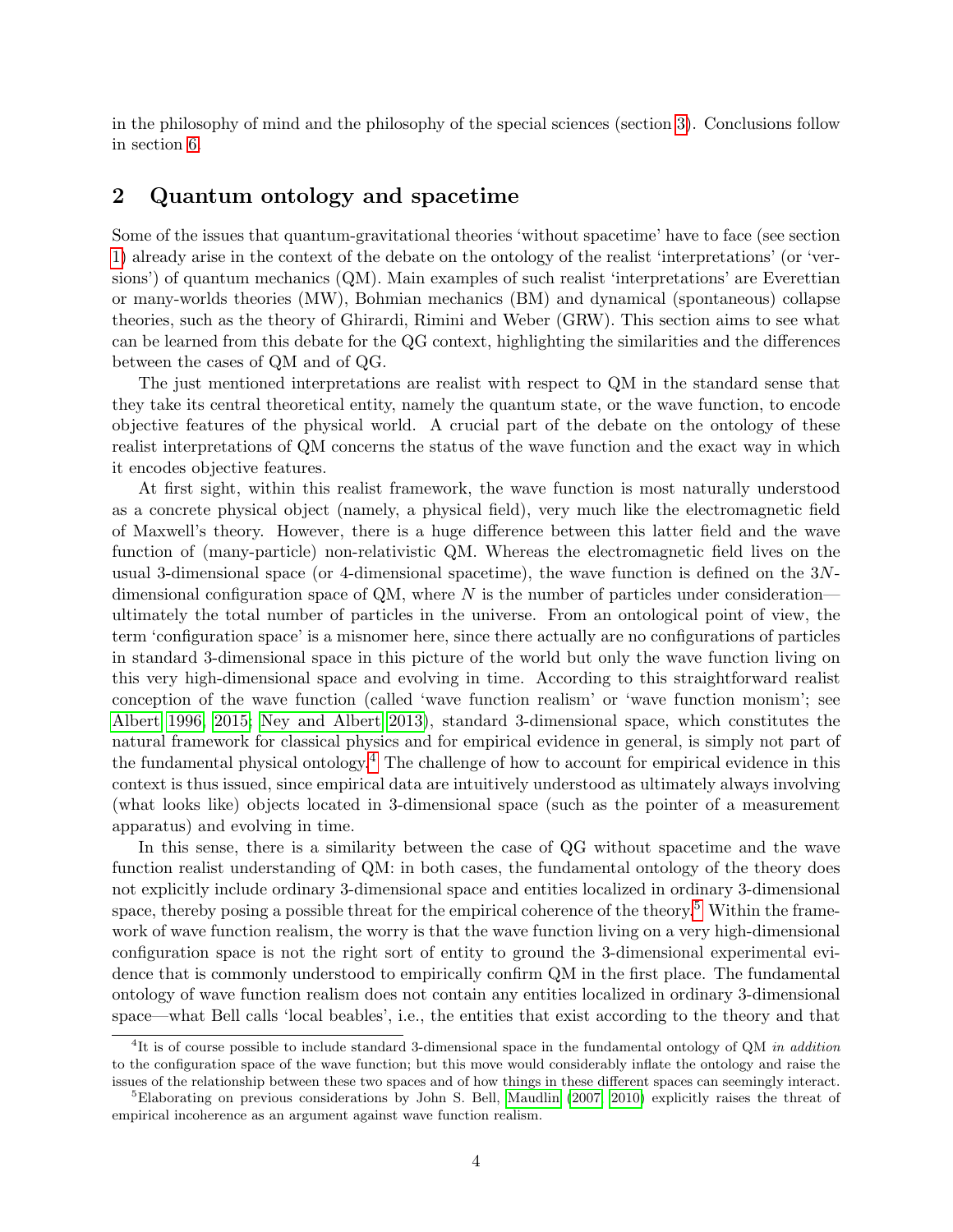"can be assigned to some bounded spacetime region" [\(1987,](#page-20-4) 53)—and so cannot rely on such localized entities or local beables to account for experimental evidence.

In the context of wave function realism, an obvious strategy to address this issue of empirical incoherence is to deny that local beables are required in the fundamental ontology in order to ground experimental evidence. [Albert](#page-20-2) [\(1996,](#page-20-2) [2013\)](#page-20-0) precisely deploys this strategy, relying on a functionalist understanding of ordinary objects localized in 3-dimensional space: these latter are understood in terms of their causal and functional roles, that is, in terms of the causal and functional relations they enter into.<sup>[6](#page-0-0)</sup> Albert then crucially argues that the dynamics of the wave function is such that it can play the functional role of 3-dimensional situations (which are encoded in the form of the Hamiltonian)—instantiating the right sort of functional relations—that constitute the basis for empirical evidence (see also [Albert 2015,](#page-20-3) ch.6).

As mentioned in the introduction, the functionalist strategy that this paper aims to investigate in QG is partly inspired by the use of functionalist tools in the context of wave function realism.[7](#page-0-0) However, beyond the similarities between wave function realism and the QG theories 'without spacetime', it is important to underline the fundamental differences between the two cases, in order to better grasp the specific nature of the problem in QG. Most importantly, the QM context allows for spacetime-based ontologies that constitute alternatives to wave function realism in a way that is not straightforwardly available or legitimate in the context of QG.

Indeed, building on the work of Bell, research in the last decades has made clear that each of the three main realist versions of QM (i.e. BM, GRW, MW) can be understood in terms of an ontology of local beables (with a non-local dynamics), that is, an ontology of material entities localized in (bounded regions of) ordinary 3-dimensional space (or 4-dimensional spacetime), such as particles, point-like events ('flashes') or a matter density field.<sup>[8](#page-0-0)</sup> Such an ontological framework of local beables has been called 'primitive ontology' in the recent literature (see [Allori et al. 2008\)](#page-20-5): it is primitive in the sense that it is what makes up everything else (including empirical evidence) everything is ultimately constituted by elements in the primitive ontology. It is also primitive in the sense that it is postulated from the start, rather than read off from the mathematical structure of the theory (as, to some extent, wave function realism is).

The arguments in favour of the primitive ontology approach to QM mainly involve its explanatory structure: it aims at providing an explanatory framework within which familiar macroscopic objects localized in 3-dimensional space, such as those involved in measurement outcomes, can be understood in terms of (more) fundamental entities (particles, flashes, matter density field) that are also localized in 3-dimensional space. In this sense, ordinary 3-dimensional space (or 4-dimensional spacetime) provides an explicit and natural connection between the primitive ontology and what can be observed at the familiar macroscopic level—such an intuitive connection is simply lacking within wave function realism, which has to explain ordinary macroscopic objects that are (or seem to be) localized in 3-dimensional space in terms of a fundamental entity that is not. The appeal to functionalism aims precisely at providing such an explanatory connection in the case of wave function realism. Establishing such a connection is pressing for the wave function realist, as the alternative strategy of positing an ontology of local beables—to the extent that such an ontology is available at all—can be argued to be more intuitive and natural, as an inference to the best

<sup>&</sup>lt;sup>6</sup> "And the thing to keep in mind is that what it is to be a table or a chair or a building or a person is—at the end of the day—to occupy a certain location in the causal map of the world. The thing to keep in mind is that the production of geometrical appearances is—at the end of the day—a matter of *dynamics*." [\(Albert 2013,](#page-20-0) 127, emphases in original).

<sup>7</sup>See also [Wallace \(2012,](#page-23-1) ch.2)'s functional emergence of macroscopic structures (the 'many worlds') in his Everett interpretation of QM.

<sup>&</sup>lt;sup>8</sup>It has been argued in [Allori et al. 2011](#page-20-6) that this is the case even for some versions of MW.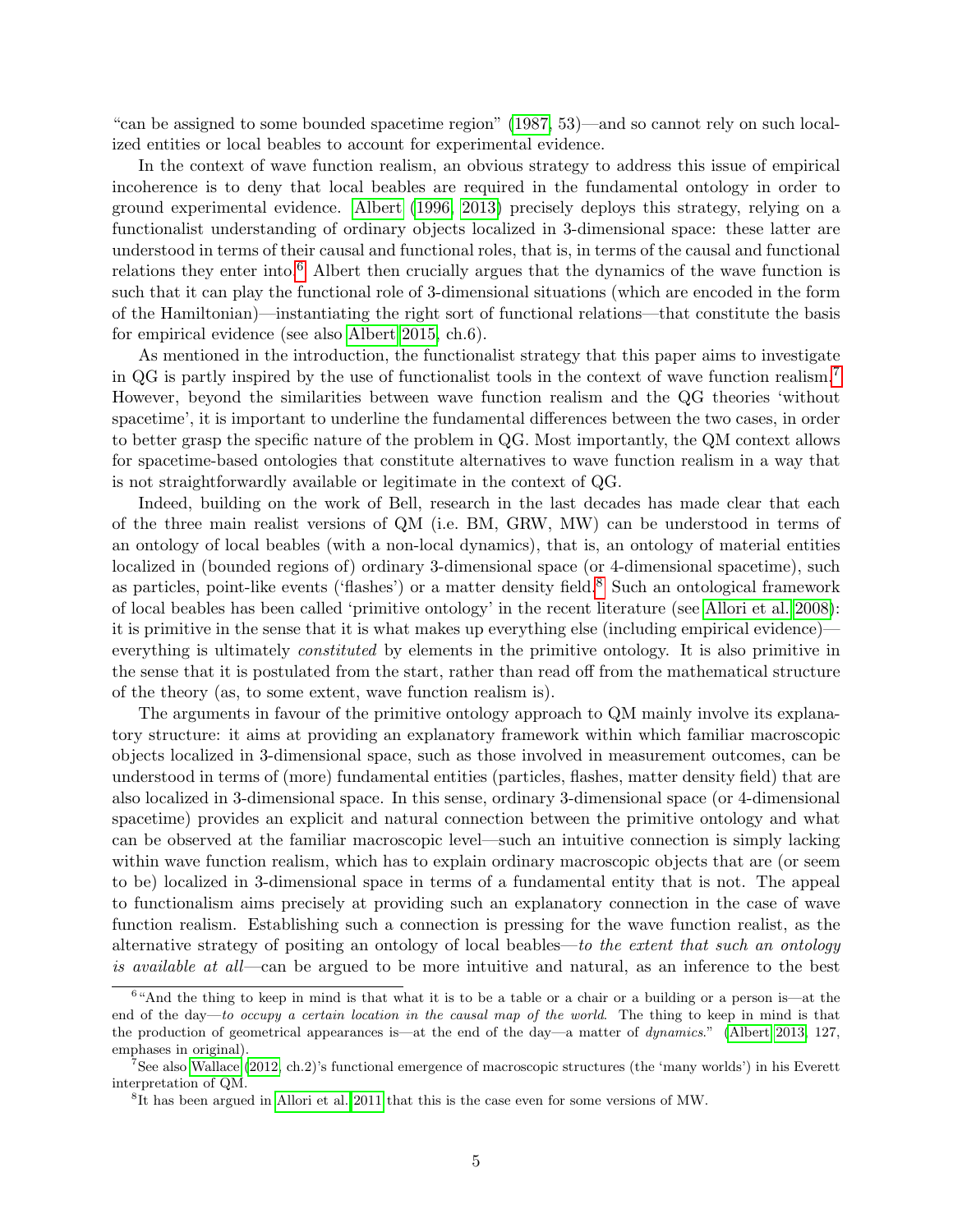explanation. In particular, it is the 'constitution' or 'building blocks' aspect of such an ontological framework (everything physical being ultimately made up of fundamental local beables) that can be seen as more intuitive and natural than the functionalist perspective. Although the devil may be in the details, <sup>[9](#page-0-0)</sup> the intuitive force of this argument for an ontology of local beables should not be underestimated.<sup>[10](#page-0-0)</sup>

Such an ontological framework of local beables fundamentally relies on spacetime and on localization with respect to spacetime. This obvious fact highlights a crucial difference about the role of spacetime in the QM and QG contexts. In the former case, spacetime is not part of the dynamical physical systems described by the theory, where a fixed, non-dynamical (though possibly curved) spacetime structure is assumed from the start, whereas in the latter case (the geometry of) spacetime itself is considered as a dynamical system, and therefore not fixed a priori. The various research programs in QG actually investigate the very nature and status of spacetime itself, as well as its relationship to matter, with the possibility of spacetime being non-fundamental considered very seriously (see section [1\)](#page-0-1). In this context, it seems neither legitimate nor methodologically adequate to merely postulate from the start an ontological framework according to which the physical systems described by QG are localized with respect to some fundamental spacetime structure or in fundamental spatiotemporal terms (at least, in the standard sense of 'spacetime'; see [Lam 2015,](#page-21-7)  $\S7$  and  $\S9$ ).<sup>[11](#page-0-0)</sup> Similarly, the intuitive appeal of the 'constitution' or 'building blocks' perspective seems to vanish in a non-spatiotemporal context (what it can mean for something spatiotemporal to be constituted by something non-spatiotemporal is obviously far from intuitive).

This leads us to another aspect of the difference between the QM and QG cases: there simply is no issue about time in the ontology of QM. Both the wave function and the local beables evolve in time, i.e. take time for granted within the ontological framework of QM. The dynamics of the wave function actually plays a central role in Albert's functionalist account of the everyday picture of the world within wave function realism: the wave function on configuration space evolves in time in such a way that it can play the functional role of 3-dimensional situations (see Albert's quote in footnote [6\)](#page-3-0). On the contrary, there is no such standard temporal evolution of fundamental physical systems available in the QG context where space and time generally do not possess any fundamental status. The difference between QM and QG on the issue of time is well illustrated by [Ney](#page-22-1) [\(2015,](#page-22-1) §7), who while defending wave function realism against the charge of empirical incoherence—considers that QG theories without time do face a "legitimate threat of empirical incoherence", since standard confirmation theories take confirmation as a fundamentally "diachronic process": time, and above all, change are necessary conditions for empirical confirmation. The idea here is that time is crucial for the empirical coherence of a theory in a way that space is not. The functionalist strategy that we investigate in this paper rejects this distinction between space and time with respect to empirical coherence: it aims at applying the same functionalist understanding to both the spatial and temporal features that are relevant for empirical confirmation and coherence, as well as for the account of the standard spacetime picture of the world.<sup>[12](#page-0-0)</sup> We now turn to the conceptual

<sup>9</sup>The explanatory structure of the primitive ontology approach is not as simple and straightforward as sometimes suggested: indeed, the local beables alone cannot ground ('constitute') ordinary macroscopic objects and their behaviour without taking into account the wave function, which therefore remains a key element in the explanatory structure (see e.g. [Ney and Philipps 2013,](#page-22-4) §5).

 $10$ For a recent collection of papers on the debate between the primitive ontology approach and wave function realism in QM, see [Ney and Albert \(2013\)](#page-22-2).

 $11$ To the extent that the notion of 'local beables' requires an unambiguous notion of localization, a tension may already arise in the context of classical GR, where there is no external, fixed background with respect to which physical systems can be unambiguously localized.

 $12$ The functionalist strategy investigated in this paper is the kind of "reconstruction project" considered by [Healey](#page-21-8) [\(2002\)](#page-21-8) as a way for the contemporary, physics-based Parmenidean to avoid empirical incoherence and self-refutation.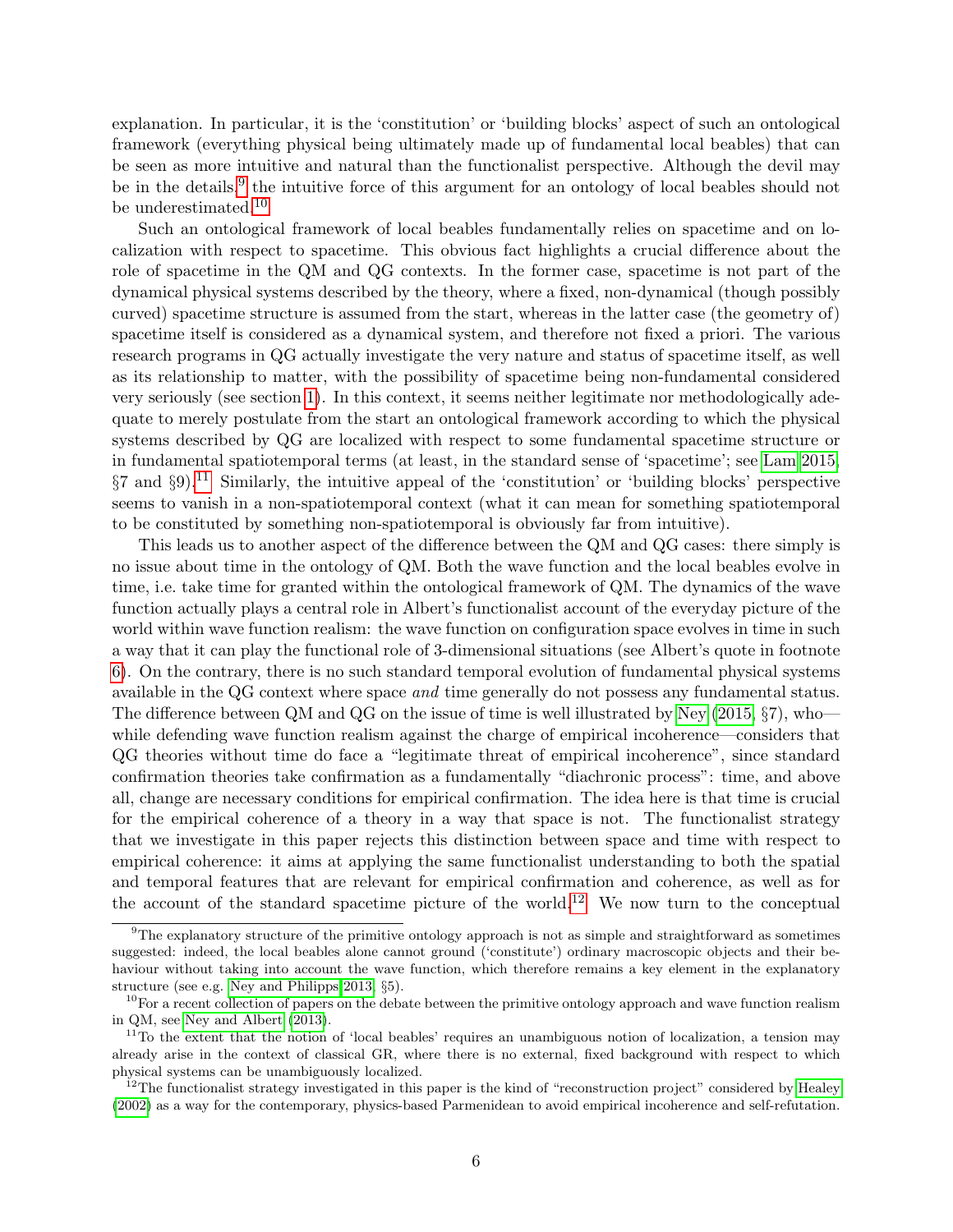framework of functionalism that will allow us to do that.

# <span id="page-6-0"></span>3 Functionalism in philosophy of science and functionalism about spacetime

Functionalism in philosophy actually designates a variety of different linguistic and metaphysical conceptions mainly in the philosophy of mind and the philosophy of the special sciences, which all emphasize an understanding of relevant predicates and properties in terms of the role they play in the context where they are defined. For instance, within such a functionalist framework, a mental property is determined by its causal role; in fact, it is identified with its causal role within the network of mental activities. In general, however, functional properties need not be exclusively characterized in causal terms, even if they typically are so characterized in the cases of mental properties and special sciences properties; in the context of QG, we need to consider a broader notion of functional role, one that does not rely on spatiotemporal notions in any way.

The aim is to investigate to what extent certain generic features of functionalism (in its metaphysical garb) can help us to better grasp the relationship between the more fundamental level of QG and the smooth spacetime level of GR (and of most of physics). Indeed, in both the philosophy of mind and the philosophy of the special sciences, the functionalist emphasis on the notion of functional role alongside the usual notion of composition provides a fruitful understanding of the links between (allegedly) qualitatively different levels, such as the mental (or biological, chemical, etc.) level and the physical level.<sup>[13](#page-0-0)</sup> Analogously, the issue of the emergence of relativistic spacetime can be considered from a functionalist perspective on the relationship between (what seems to be) qualitatively different levels, that is, the non-spatiotemporal level of QG and the spatiotemporal level of GR.

As a general framework, let us consider the model of functional reduction of higher-level properties to lower-level ones, as developed in the context of the philosophy of mind and the philosophy of the special sciences (see for instance [Kim 2005,](#page-21-9) 101f).<sup>[14](#page-0-0)</sup> Such a functional reduction typically involves two mains steps:[15](#page-0-0)

- (FR-1) The higher-level properties or entities, which are the target of the reduction, are 'functionalized', that is, they are given a functional definition in terms of their causal or functional role.
- (FR-2) An explanation is provided of how the lower-level properties or entities can fill this functional role.

This is very schematic, but the details of particular functional reduction models in the philosophy of mind and the philosophy of the special sciences are not needed for our present purposes. In particular, at this stage at least, we need not engage with the consequences of functional reduction

<sup>&</sup>lt;sup>13</sup>The functionalist and constitution/composition perspectives can be complementary in certain cases (as arguably in the context of the special sciences), but stand in opposition in others (as in the context of the emergence of spacetime).

 $14$ At first sight, it might seem a bit awkward to consider a reductionist framework in order to better understand the emergence of spacetime. Two things on this: first, the aim is to focus on the role of functionalism in the functional reduction model and second, emergence (at least in a certain sense) and reduction need not stand in opposition, see [Butterfield \(2011a,](#page-20-7)[b\)](#page-21-10) and [Crowther \(2016,](#page-21-11) §2). In fact, philosophers should take note that when physicists speak of the "emergence of spacetime" in QG, they do not mean to state that spacetime cannot be 'reduced' to the underlying non-spatiotemporal physics they are proposing.

<sup>&</sup>lt;sup>15</sup>[Kim \(2005,](#page-21-9) 102) considers three steps; we simply take the third to be part of the second.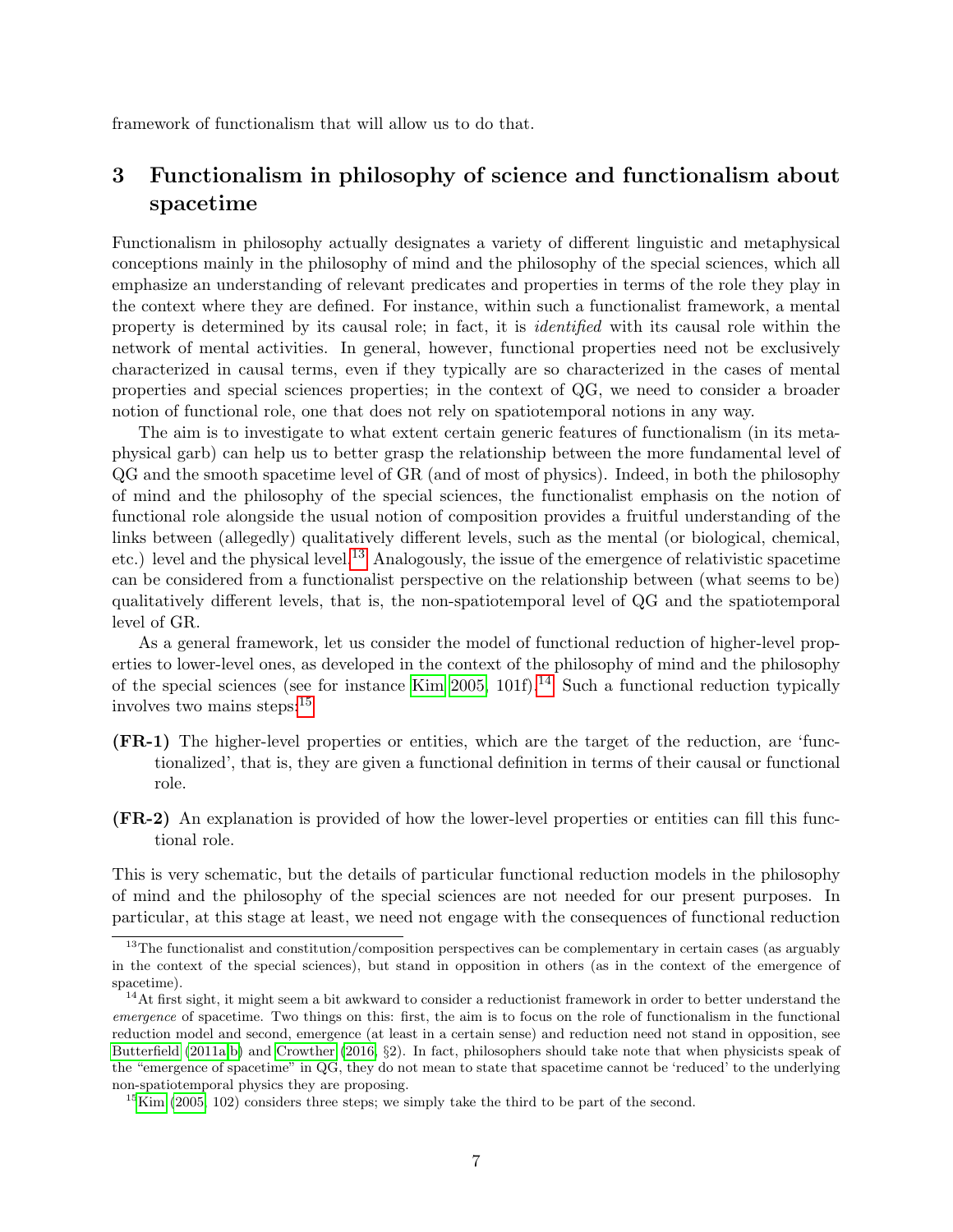for the general philosophical debate on reductionism. The aim here is first to investigate to what extent this functionalist scheme can provide a fruitful conceptual framework for understanding the relationship between smooth spacetime and possible non-spatiotemporal QG entities—most importantly, a conceptual framework where the specific challenges raised by this relationship (such as empirical incoherence) can be met. Whether and to what extent this relationship should be qualified as an instance of reduction or emergence in the philosophical sense is a secondary issue in the QG context; for now, we just highlight the important fact that (as already noted in footnote [14](#page-6-0) and following [Butterfield 2011a](#page-20-7)[,b\)](#page-21-10) the two need not stand in opposition, so that the relationship encoded by  $(FR-1)$  and  $(FR-2)$  above may in some circumstance well be one of functional emergence in that the higher level entities exhibit some novel and robust behaviour relative to the entities at the more fundamental level.

In the case of the relationship between smooth spacetime and the non-spatiotemporal entities of QG, a crucial element of this general framework of functional reduction (or functional emergence) is the 'functionalization' of spacetime and spatiotemporal properties: in the first step  $(FR-1)$ , spacetime and spatiotemporal properties need to be understood in terms of their functional roles, so that it can then be shown how the QG entities can fill these functional roles in the second step (FR-2). As a consequence—and this is a novel perspective brought by this functionalist framework—the focus not only lies on the QG entities that might give rise to classical spacetime, but also on classical spacetime itself, which needs to be functionally re-interpreted. More precisely, this 'functionalization' is primarily aimed at the spacetime properties that are relevant for empirical confirmation, such as spacetime localization. Quite generally, the functional role of spacetime localization—e.g. the functional role of the property of 'being located in spacetime region  $\mathcal{O}'$ —can be understood in terms of its role in the relevant theoretical structure. We will discuss the specific functional role of spacetime localization in the dynamical context of GR in more detail in the next section. Before that, in the remainder of this section, we would like to discuss some general, but important issues about functional emergence as encoded in  $(\text{FR-1})$ – $(\text{FR2})$ .

The functional understanding of higher-level properties suggested by (FR-1) allows different (kinds of) lower-level properties to play the same (kind of) functional role, i.e. different (kinds of) 'realizers' for the same (kind of) higher-level property. This is called 'multiple realizability' in the philosophy of mind and the philosophy of the special sciences, where it constitutes a central topic—in particular the consequences of multiple realizability for reductionist theories. As already mentioned above, we are not directly concerned with the philosophical debate on reductionism here. Whether or not it is compatible with a genuine reduction,  $^{16}$  $^{16}$  $^{16}$  it is seen in general as a virtue of functionalism that it allows—indeed, accounts for—multiple realizability.

The liberal attitude of functionalism with respect to what fills the functional roles may raise the worry that functionalism provides too weak a metaphysical understanding of higher-level properties in the sense that functional roles may not exhaust the nature of these properties. This general worry is widespread in the philosophy of mind, where it can take various forms. For example, a forceful objection considers that functionalist theories do not have the resources to capture the qualitative and phenomenal aspects (often called 'qualia') of certain mental properties (or mental states), e.g. those linked with conscious experience. Without entering into the details of this hotly debated topic in the philosophy of mind, the point for our purpose is clear: the worry is that the functionalization of spacetime properties, as suggested in (FR-1), may leave out crucial (spatiotemporal) aspects of these properties, rendering the corresponding functional emergence unconvincing and unhelpful, or at least incomplete (as a consequence, such an account would not bring anything new beyond the

 $16$ Again, we tend to side with Butterfield in opposing the general argument from multiple realizability against reduction [\(2011a,](#page-20-7) §4.1.1).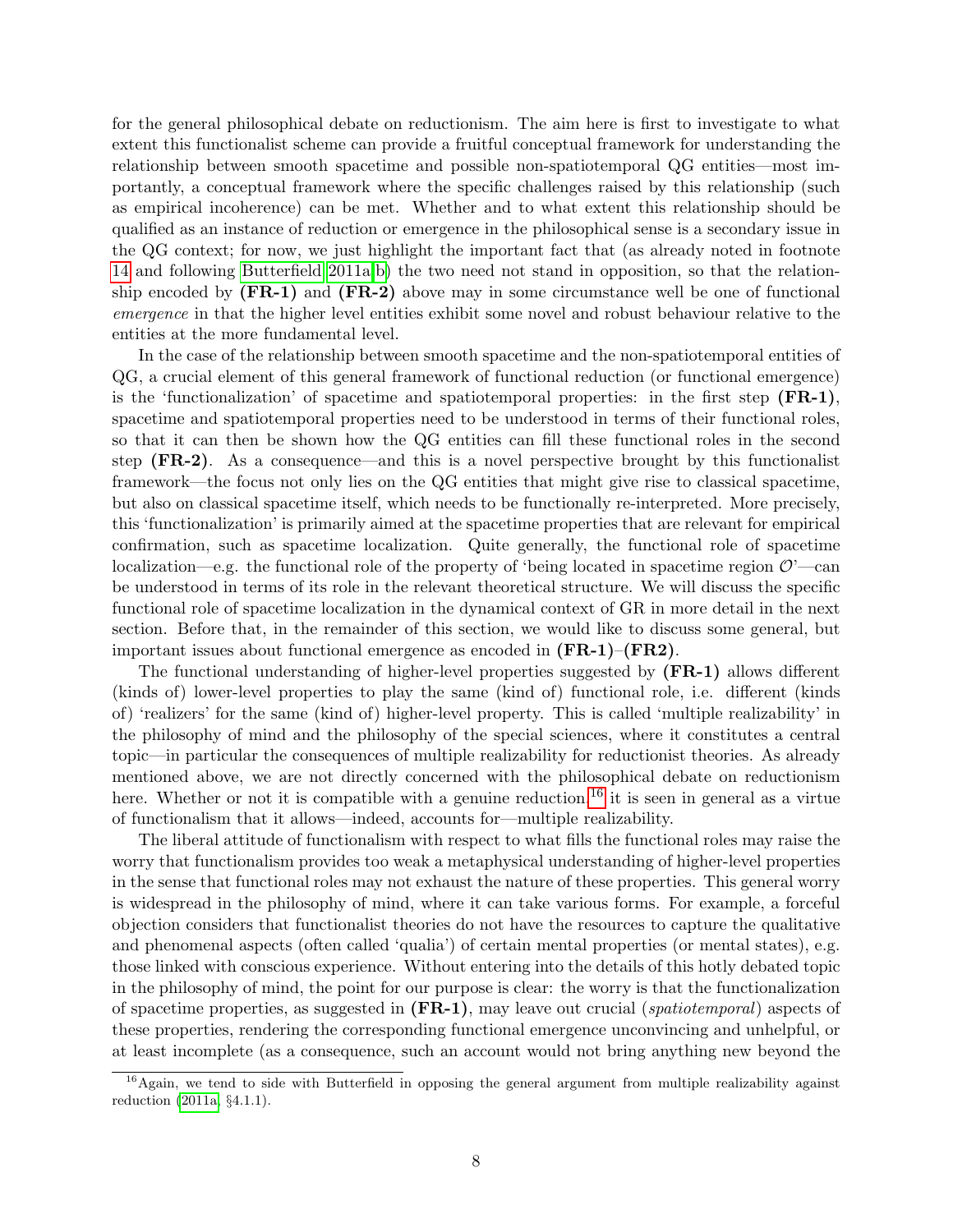mere technical consistency constraint and would not be able to meet the philosophical challenges that are linked to the emergence of spacetime, see section [1\)](#page-0-1).

In order to make the charge more vivid, we can perhaps imagine 'spacetime zombies'. Suppose there are two worlds exactly alike in their fundamental substance, the 'stuff' they are made out of, yet they differ in the properties which are exemplified by that stuff in these two cases. In the first world, just as in ours, the fundamental substance has both non-spatiotemporal as well as spatiotemporal properties. In this world, then, the fundamental substance's nature directly includes spatiotemporal qualities and it is therefore no question that we have spacetime. In the second world, which is an exact duplicate of the first world in all non-spatiotemporal respects, the fundamental substance does not exemplify spatiotemporal properties. Although the fundamental physics and all the functionally characterizable spatiotemporal appearances will be identical in the two worlds, the latter world lacks a decisive spatiotemporal quality and thus merely contains a 'spacetime zombie'. Since such a spacetime zombie world seems numerically distinct and metaphysically possible, there must also be directly spatiotemporal properties exemplified in a world which encompasses spacetime. Thus, in particular, there cannot be a functional reduction of spacetime to something less than fully spatiotemporal.

It is not clear, however, how much traction the 'qualia' concern really gets in the spacetime case as compared to the philosophy of mind. As [Knox](#page-21-4) [\(2014\)](#page-21-4) puts it, "[w]here the fan of qualia has introspection, the fan of the [spacetime] container has only metaphor" (16). The nature and status of the evidence in favour of qualia may be equivocal, but the alleged ineliminable intrinsically spatiotemporal but ineffeable quality of a spacetime substance remains positively elusive. What could remain of that quality once we have accounted for all relevant spatiotemporal features such as (relative) localization as captured by the relative spatial and temporal order, their metric valuations in spatial distances and temporal durations, and perhaps more?

A specific version of this worry about functionalism has been raised in the context of wave function realism (section [2\)](#page-3-0). [Ney](#page-22-1) [\(2015\)](#page-22-1) argues that, although functionalist accounts "make some headway in indicating how the wave function may possess some of the features of three-dimensional objects", they are "not adequate to demonstrating how the wave function may actually constitute these types of things"  $(3116)^{17}$  $(3116)^{17}$  $(3116)^{17}$ . She then considers holograms as an example. The hologram of an object seems to possess many features of the object it is an hologram of, but that does not entail that "it actually constitutes" the object in question. Thus, she concludes, what is needed is not just a compelling account "of how a particular evolving wave function may have features in common with three-dimensional objects..., but a compelling story as to how a wave function is capable of actually constituting such objects" (ibid., our emphasis). Ney's constitution objection (called the "macroobject problem") straightforwardly transfers to the QG context: functionalism does not seem to possess the resources to account for how something non-spatiotemporal can constitute things with spacetime features, such as being localized in space and time, partly because the functional roles of the things with spacetime features may not exhaust their (spatiotemporal) nature.

Two interrelated considerations may block this constitution objection in the context of QG. First, the notion of constitution in the strong (spatiotemporal) sense involved in the objection may not be needed (and relevant) in this context. Indeed, the framework of QG may well use mereological tools without relying on spacetime, and may well appeal to general, non-spatiotemporal compositional relations (together with some non-spatiotemporal differentiation of the basic entities of QG that functionally—and non-spatiotemporally—'compose' the things with spacetime features). Second, functionalism about (standard, smooth) spacetime is committed to the view that there

 $17$ [Ney \(2015\)](#page-22-1) actually defends wave function realism, in particular against the threat of empirical incoherence, by rejecting the need of local beables for empirical confirmation in the first place. Since her strategy only applies to space (but not to time, see above section [2\)](#page-3-0), it is not suited to the QG context.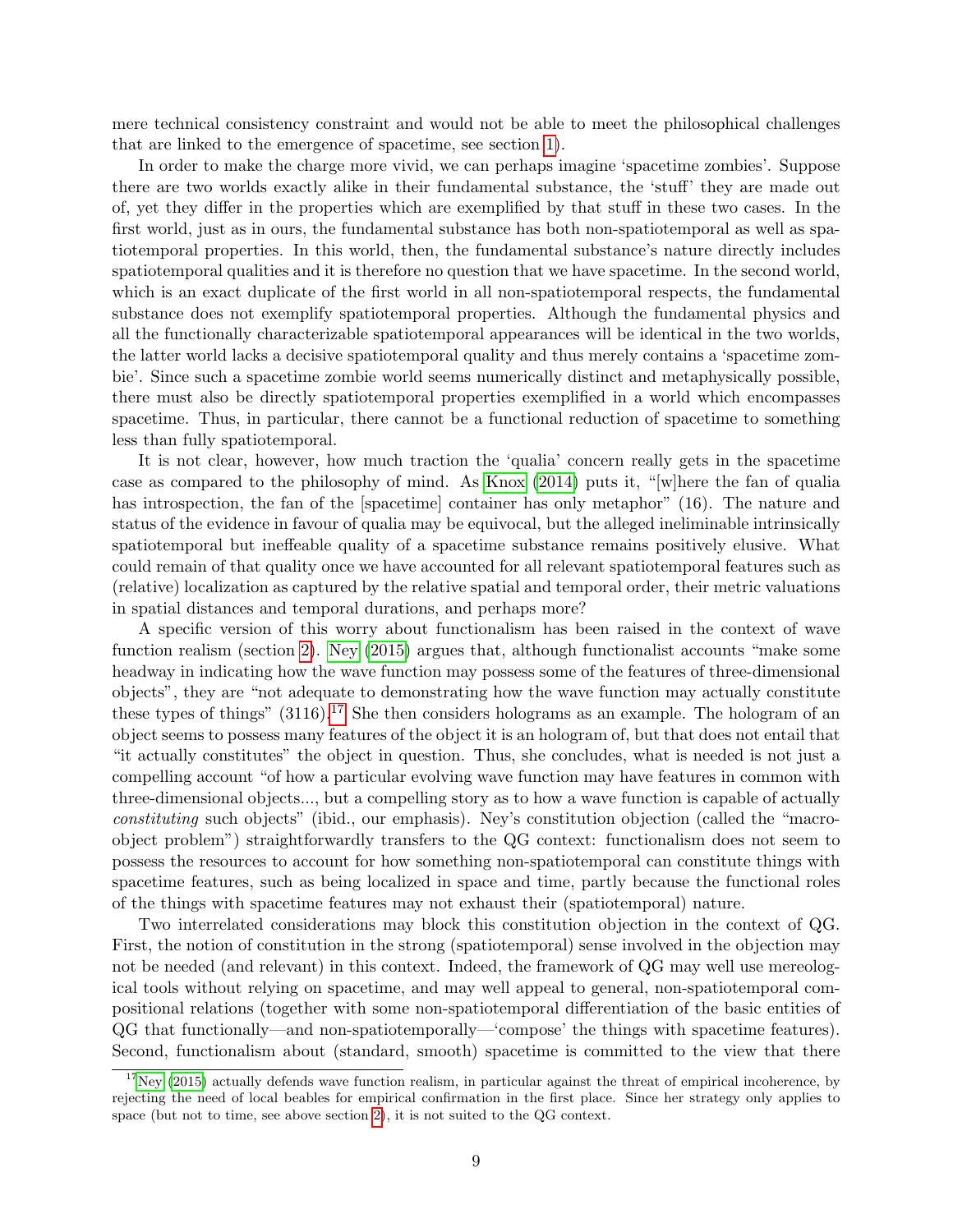is nothing about (standard, smooth) spacetime—more precisely: nothing about relevant smooth spacetime properties—beyond their functional role. Spacetime just is what plays the spacetime role, faithful to the slogan 'spacetime is as spacetime does'. As a consequence, anything playing the right functional role will realize the corresponding spacetime feature or the corresponding spatiotemporal 'situation'. Even if such a functionalist view of spacetime—of relevant spatiotemporal features—might sound surprising or unintuitive at first, it must be made clear that there is nothing incoherent or plainly wrong about it, especially given its strong epistemic anchorage: indeed, we mainly have epistemic access to physical entities through what they do, which is precisely what is encoded in their functional role.<sup>[18](#page-0-0)</sup> Note that in Ney's example above, the hologram of an object does not fill the right functional role of the object in all its aspects (e.g. it does not interact with other objects in the right way), hence it does not functionally realize— and so a fortiori not 'constitute'—the object.

The epistemic relevance of functional roles, including spatiotemporal ones, is central to the functionalist reply to the challenge of empirical incoherence. The functionalist perspective, and in particular functional emergence, allows one to preserve—and, to some extent, to ground—the intuitive epistemic primacy of certain spatiotemporal features or spatiotemporal 'situations', such as a (macro-)object having a certain position in space at a certain time (e.g. a 'pointer' in a measurement context). As a consequence, the argument that empirical confirmation requires certain spacetime features (such as spacetime localization, local beables) constitutes no threat to theories 'without spacetime': as long as the basic entities in QG play the right functional roles (in the right circumstances), such as that of localization, empirical confirmation just proceeds the usual way in the context of QG, and empirical coherence is not under threat because spacetime is not part of the fundamental ontology of the theory. To the extent that this latter is empirically successful (this is crucial!), the functionalist perspective guarantees that there is no specific reason to be skeptical or instrumentalist about the theory just because it does not postulate some standard spacetime structure in its foundations—in other words, the traditional epistemological debate can be held in the usual way.[19](#page-0-0)

So, from a functionalist point of view, nothing remains beyond showing how the fundamental degrees of freedom can collectively behave such that they appear spatiotemporal at macroscopic scales in all relevant and empirically testable ways. This turn out to be a hard task in quantum gravity. Functionalism can be seen as the assertion that once this task is completed, no unfinished business lingers on. Using a terminology from philosophy of mind, functionalism would then amount to the denial that there is a 'hard problem' beyond the 'easy problem' of the emergence of spacetime.<sup>[20](#page-0-0)</sup>

Crucial to this functionalist strategy is of course to functionally define the relevant spacetime features (FR-1), and to show concretely how these functional roles can be filled (FR-2). To the extent that there is no complete theory of quantum gravity yet, this second step can only be sketched. The next two sections aim to articulate the main lines of this functionalist strategy in the concrete cases of two research programs in QG, namely causal set theory (section [4\)](#page-10-0) and loop quantum gravity (section [5\)](#page-14-0).

 $^{18}$ In this perspective, all science is mainly about functional roles; this is clearly expressed by [Dennett \(2001,](#page-21-12) 233): "Functionalism is the idea enshrined in the old proverb: handsome is as handsome does. Matter matters only because of what matter can do. Functionalism in this broadest sense is so ubiquitous in science that it is tantamount to a reigning presumption of all science." All science includes spacetime physics.

 $19$ See [Lam and Oriti \(2018\)](#page-21-13) for a more detailed discussion; thanks to Nick Huggett for valuable exchanges on this point.

<sup>&</sup>lt;sup>20</sup>This distinction was imported into the context of the emergence of spacetime by [Le Bihan \(2018\)](#page-21-14).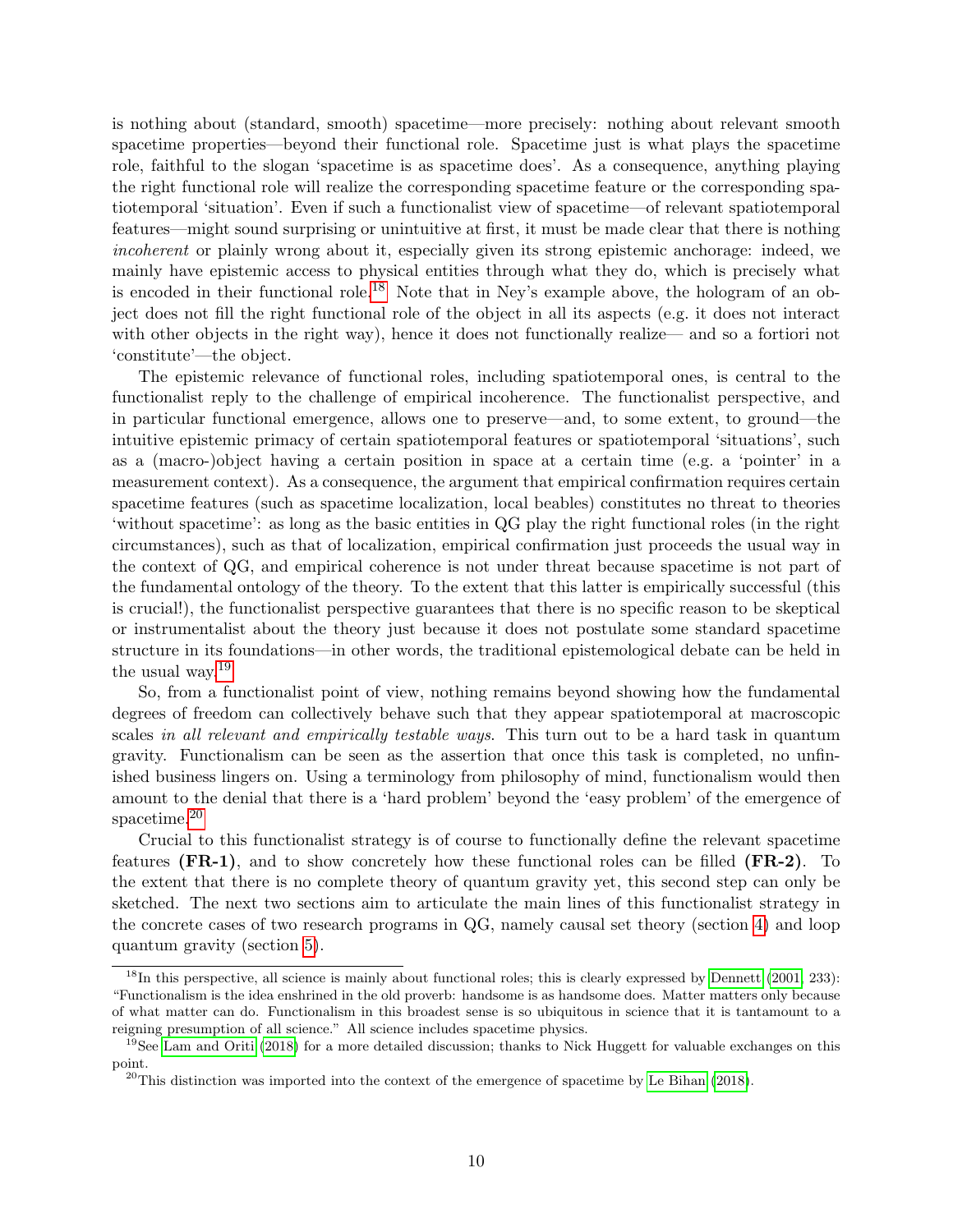### <span id="page-10-0"></span>4 Functional emergence of spacetime in causal set theory

Causal set theory (CST) is founded upon the principle that the fundamental structure underlying relativistic spacetime is discrete, consists of a partially ordered set of otherwise featureless elementary events, where the partial order is induced by a relation of causal precedence. It is motivated by a theorem in GR which was proven in its strongest form by David [Malament](#page-22-5) [\(1977\)](#page-22-5) and states that given the causal structure of a causally sufficiently well behaved general-relativistic spacetime, the dimension, topology, differential structure and metric (up to a conformal factor) of the spacetime is determined. In other words, in much of GR the causal structure determines the geometry of a spacetime, but not its 'size'. It is under the impression of this remarkable theorem that the developers of CST have made the causal structure the backbone of their approach to QG. More precisely, the theory contends that the fundamental structure is a causal set C, i.e., an ordered pair  $\langle C, \prec \rangle$ of a set C of events and a relation  $\prec$ , which partially orders C.<sup>[21](#page-0-0)</sup> Furthermore, it is assumed that causal sets are discrete structures, i.e., that for all  $a, c \in C$ , the cardinality of  $\{b \in C | a \prec b \prec c\}$  is finite.<sup>[22](#page-0-0)</sup> It should be noted at the outset that while the ambition of the program is to produce a quantum theory of gravity, the theory remains classical to date.

In CST, the fundamental relation is causal, rather than temporal; temporal relations are sup-posed to emerge from the structure of the causal set.<sup>[23](#page-0-0)</sup> So strictly speaking, there is no time in CST. More impressionistically,  $\prec$  looks like a discrete, (special-)relativistic time without metric relations such as durations. Space, on the other hand, does not exist in CST. Any subset of events in any causal set with any claim to represent a spatial slice at a time would have to be such that its elements are pairwise unrelated by ≺—for otherwise, one of the elements would precede the other—and thus by construction be utterly structureless: no topological, affine, conformal, let alone metric structure, and no natural dimensionality. So how does relativistic spacetime emerge from these structures? Can we precisely state necessary and sufficient conditions for causal sets to give rise to relativistic spacetimes?

A fully satisfactory answer to this question must cover various aspects. First, it should clarify what the basic set-up is: are we trying to understand the relationship between theories, or rather between their models, or some subsets of the set of their models? Also, it is important to deliver not just conditions necessary for a mathematical derivation, but also sufficient for the demonstration of the physical salience of the emergence.

So, how should we conceive of the basic situation? The traditional answer in CST proceeds along the following general recipe. First, we are seeking a mapping from causal sets to relativistic spacetimes, which formally captures the relation between the former and the latter. More precisely, we are looking for an injective map  $\varphi: C \to M$ , where M is the manifold of a relativistic spacetime  $\langle M, g_{ab} \rangle$  with metric  $g_{ab}$ . The mapping should be such that it becomes evident how the salient spatiotemporal features of the codomain—the spacetime—arise from the properties of the domain the fundamental causal set. It thus relates single models of the two theories and indicates the direction of their ontological dependence or ground from fundamental to emergent. By mapping fundamental events into events of the emerging spacetime, it identifies the basal events with some of the higher-level events. Due to the discreteness of the causal set, almost all of the higherlevel events will not be dignified by being selected as images under  $\varphi$  of one of the fundamental events, and hence the map will be non-surjective. The general idea then is to show how the salient spatiotemporal or geometrical properties of the specific emergent spacetime at stake are functions

 $^{21}$ A partial order is a binary relation defined on a domain, which is reflexive, antisymmetric, and transitive.

<sup>&</sup>lt;sup>22</sup>For a review on CST, see [Sorkin \(2005\)](#page-22-6); [Dowker \(2013\)](#page-21-15); see Wüthrich (2012) for a philosophical assessment.

<sup>&</sup>lt;sup>23</sup>More precisely, it is a primitive technical relation of causal connectability quite different from the more usual philosophical understanding of causation.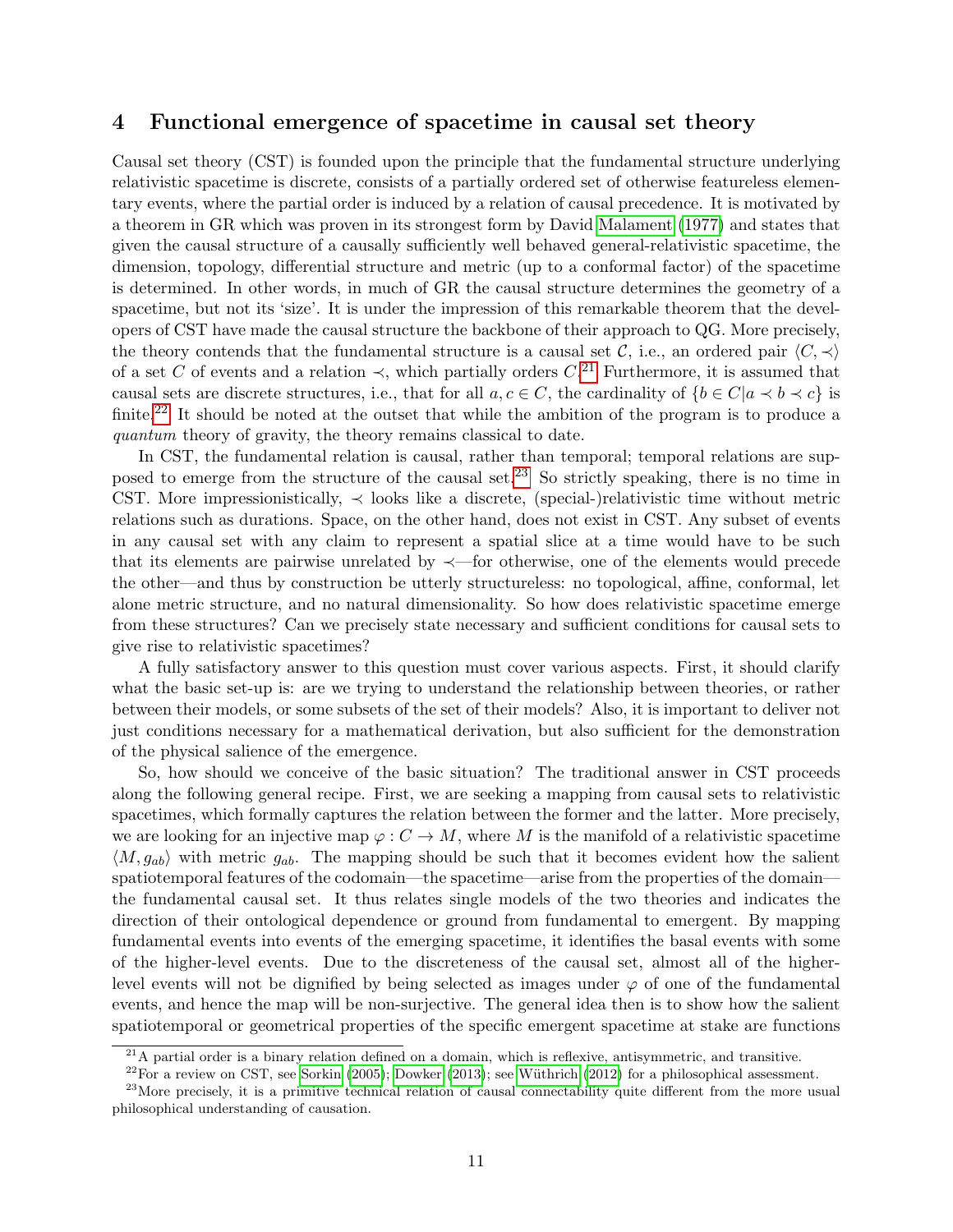of the properties of the specific causal set. In a further step, it has to be shown that this procedure can generically be applied to the two sets of models from the two theories, i.e., for most physically reasonable spacetimes we can find a pairing map and articulate how its relevant features arise from the properties of the underlying causal set. But much more needs to be said about how that is supposed to work.

Generally, we would expect such a mapping from causal sets to spacetimes to be many-toone: each higher-level spatiotemporal property can generally be implemented in many different fundamental ways, just as in philosophy of mind one would expect mental properties to be multiply realizable by the grounding physical properties (section [3\)](#page-6-0). Furthermore, we should expect some corrections to GR; after all, it would be hard to justify replacing GR with a more fundamental theory if there was no divergence at all between the two theories. For instance, given the antisymmetry (and the transitivity) of  $\prec$ , it may well be that CST only reproduces the sector of GR of spacetimes without closed timelike curves. Also, models in GR with high energy or matter density such as they appear in the early universe in the standard model of classical relativistic cosmology may be ruled out by 'quantum effects'. In general, one may hope that those sectors of GR containing 'physically unreasonable' spacetime models (such as, e.g., when energy conditions are violated) would not (and should not) be recoverable from CST.

CST as we have formulated it so far is extremely permissive in that it admits way too many models which have no prayer of giving raise to a physically reasonable spacetime—or just to a spacetime for that matter. So some additional conditions need to be imposed on the general set-up to restrict the class of admissible models adequately. First, causal sets have to be 'sufficiently large' to carry enough structure to mimic even just a small piece of continuum spacetime. As [Bombelli](#page-20-8) [et al.](#page-20-8) [\(1987\)](#page-20-8) suggest, the causal set has to consist of at least  $10^{130}$  elements in order to give rise to a spacetime sufficiently vast to describe our world. However, it turns out that almost all 'sufficiently large' causal sets permitted by the kinematic axiom are so-called 'KR orders', i.e., degenerate partial orders of only three 'layers' or 'generations' of elements such that all pairs of elements of subsequent generations stand in ≺. It is clear that such a causal set cannot successfully describe a realistic spacetime and cannot generically realize the right sort of spacetime functions. The way causal set theorists have sought to avoid the 'KR hordes' is by imposing additional conditions in the form of 'dynamical' rules. Which kind of dynamical rules are most promising remains under investigation.[24](#page-0-0) It is at this point that advocates of CST hope to turn their theory into a quantum theory: these dynamical rules will ultimately have to be appropriately quantum in nature.

Unfortunately, even if the KR catastrophe is avoided, there is no guarantee that the dynamically admissible causal sets will be 'manifoldlike', i.e., give rise to manifolds of reasonably low dimensionality or that is has Lorentz signature or a non-pathological causal structure, and that it can thus perform the spacetime functions, such as the localization function, required of it. A causal set thus has to play a 'manifold functional role', i.e., it has to play some of the roles the manifold plays for the smooth spacetime. In other words, it has to be relevantly like a manifold. Thus, we will call a causal set  $\langle C, \prec \rangle$  manifoldlike just in case it is 'well approximated' by a relativistic spacetime  $\langle M, g_{ab}\rangle$ . In order to get any traction, the expression in quotes needs a more rigorous formulation. The standard way of articulating this idea, which goes back to [Bombelli et al.](#page-20-8) [\(1987\)](#page-20-8), uses the notion of 'faithful embedding' of a causal set into a spacetime.<sup>[25](#page-0-0)</sup> Along these lines, the

 $24$ Cf. [Rideout and Sorkin \(1999\)](#page-22-7) for the most widely discussed approach.

 $^{25}$ There are at least two other suggestions for how to address this task. First, as proposed to us in conversation by David Meyer, one could attempt to define a measure ' $P(C|M)$ ' to express the probability that a given causal set  $\langle C, \prec \rangle$  arises from random sprinkling into a manifold M, and then use Bayes's Rule to obtain a probability distribution  $P(M|C)$  for Lorentzian manifolds. This suggestion has not been worked out. Second, as proposed in unpublished work by Luca Bombelli and Johan Noldus, one could proceed by understanding both causal sets and (future and past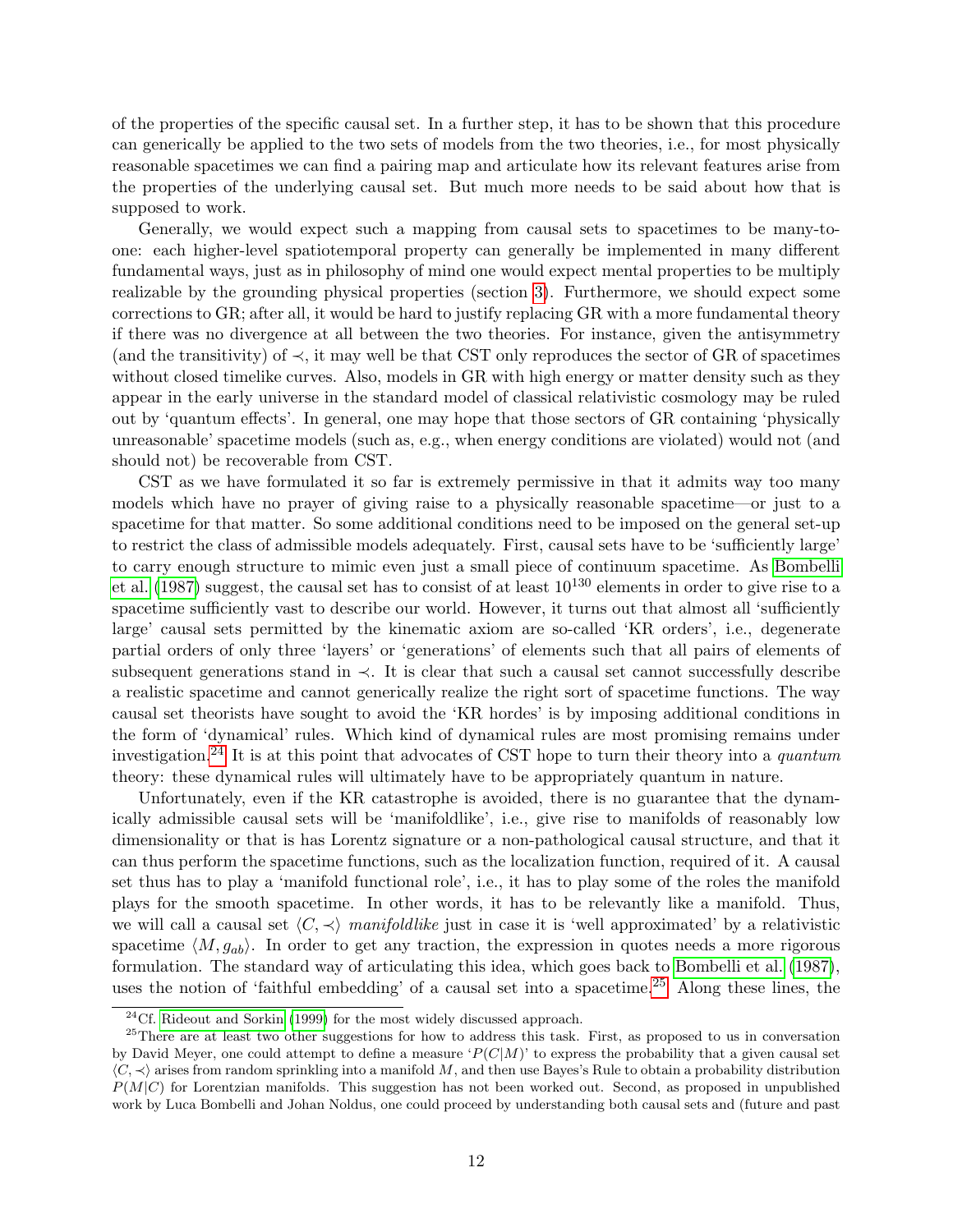

<span id="page-12-1"></span><span id="page-12-0"></span>Figure 1: Finding a map  $\varphi: C \to M$  such that the image looks like a manifold.

definition can be precisified as follows—cf. also Figure [1:](#page-12-0)

**Definition 1** A causal set  $\langle C, \prec \rangle$  is said to be manifoldlike just in case there exists a 'faithful embedding', i.e., an injective map  $\varphi: C \to M$ , where M is the manifold of a spacetime  $\langle M, q_{ab} \rangle$ . such that

- 1. the causal relations are preserved, i.e.  $\forall a, b \in C, a \prec b$  if and only if  $\varphi(a) \in J^-(\varphi(b))$ ;
- 2.  $\varphi(C)$  is a 'uniformly distributed' set of points in M;
- 3.  $\langle M, g_{ab} \rangle$  does not have 'structure' at scales below the mean point spacing.

It should be fairly clear that this is a definition in the functionalist spirit we are invoking: not the full manifold with its metric structure has to be recovered—the third clause purges the excess structure of the smooth manifold—, but a sufficiently fine-grained network of events, which correctly represents the causal structure of the underlying causal set. It is this network that then has to be shown to be sufficient to perform the spacetime functions required of it.

Suppose now that the causal set at stake is manifoldlike and world enough for our universe. Two further conditions are necessary to complete the setting. First, causal sets need to be approximated not just by any spacetime, but by 'physically reasonable' relativistic spacetimes. In other words, the spacetimes entering Definition [1](#page-12-1) are sufficiently well-behaved relativistic spacetimes. Second, if a causal set is approximated by a spacetime, then the approximating spacetime is 'approximately unique'. This is what causal set theorists call the "Hauptvermutung" of their programme, and it is imposed because if one and the same causal set could give rise to distinct spacetimes on different occasions, we would lose any meaningful way of saying that it emerges from an underlying causal set. In other words, this condition should ensure that one and the same causal set cannot play inconsistent spacetime roles. In terms of the above characterization of 'manifoldlike', this means, more precisely, that if two relativistic spacetimes  $\langle M, g_{ab} \rangle$  and  $\langle M', g'_{ab} \rangle$  both approximate a given causal set in that there exist faithful embeddings  $\varphi: C \to M$  and  $\varphi': C \to M'$ , then they are

distinguishing) Lorentzian manifolds as 'causal measure spaces' and using a Gromov-Hausdorff function  $d_{GH}(\cdot, \cdot)$  (or the Gromov-Wasserstein function if we have a probability measure) to give a measure of the closeness or similarity between such spaces.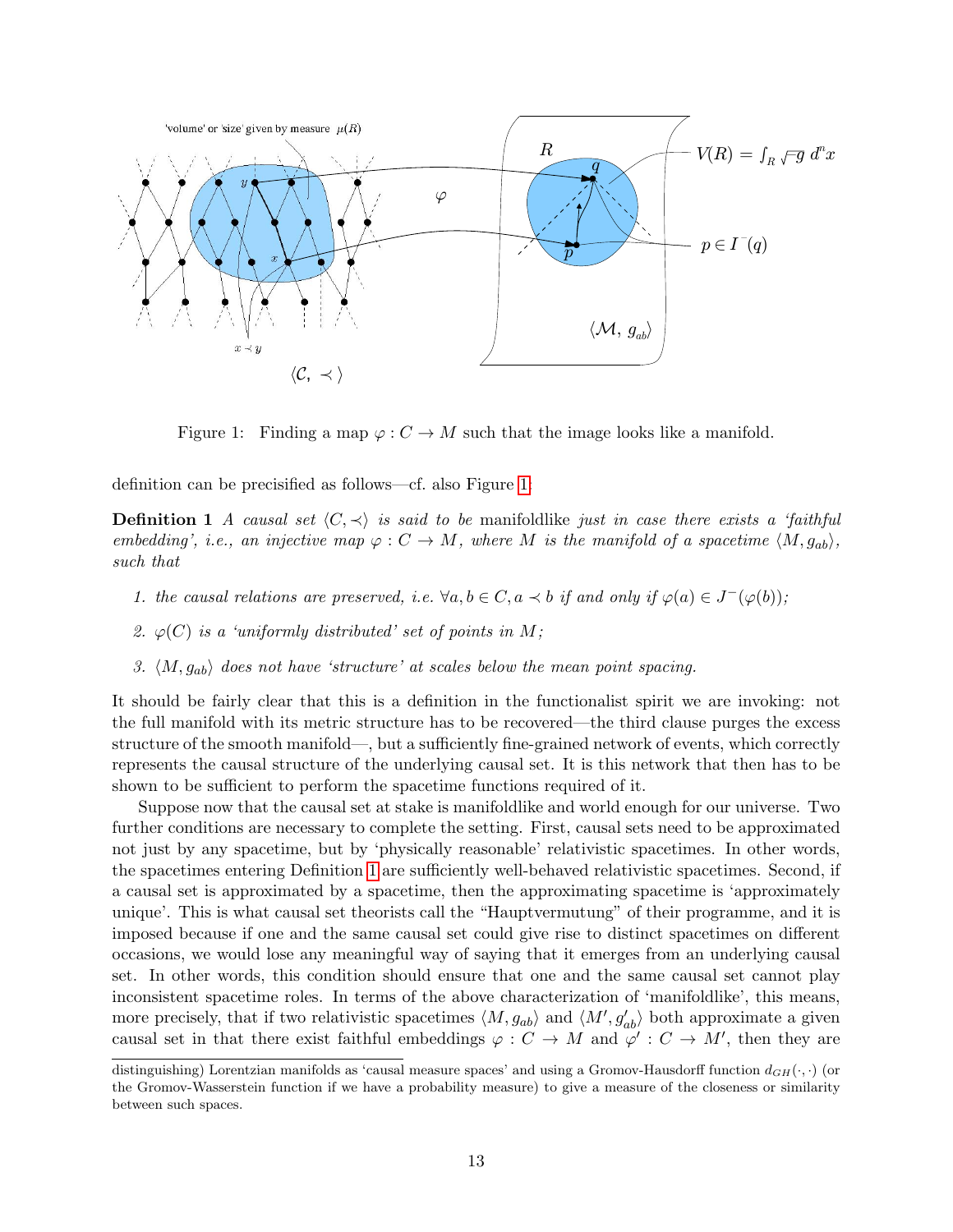'approximately isometric'. To demand exact isometry would be too strict, since a causal set with its ultimately discrete structure should not be held to capture minute metric differences between the two spacetimes if they are below the scales that could register in the causal set and thus should be functionally inert. A continuum spacetime contains 'too much information', as it were, for a causal set to be able to fully accommodate that, and more than is needed to execute all relevant spacetime functions. As the isometry thus does not have to be exact, we should, of course, define the expression 'approximately isometric'. We will not attempt this here, but submit that the causal set programme will have to deliver an appropriate characterization, together with a proof of the "Hauptvermutung".

Would the completion of this task fully explain how relativistic spacetimes emerge from causal sets? No: the only properties of the causal set and the spacetime that the setting has related to one another so far are their causal structures, which have to be essentially the same. Malament's theorem is a theorem of GR, but not of CST. Although it provided essential motivation, we cannot just assume that the causal structure and the discreteness at the fundamental level give us a fullfledged emerging spacetime. We insist, however, that it is not necessary that the fundamental causal set possesses, in a narrow and literal sense, spatial or temporal properties. Instead, we maintain that in order to establish the emergence of relativistic spacetimes from causal sets, it is sufficient to complete the two tasks outlined in section [3.](#page-6-0) In the terms used there, it first must be determined which are the 'spatiotemporally salient' aspects of a high-level structure that need to be accounted for, and hence functionalized (FR-1). These aspects are geometric and include spatiotemporal localization, spatial distance, temporal duration, topology, and similar aspects of the geometry of spacetime. At the second step of the functional reduction, (FR-2), one needs to show how the fundamental entities can fill these geometric roles. The mapping sought after in the preceding paragraph forms part of this second step. Importantly, what any such 'derivation' needs to get right are only the functionally relevant features of relativistic spacetimes. Although there is no guarantee that all these features can be recovered, the preservation of the causal structure is imposed upon those embeddings precisely in order to secure this.

So how can we extract geometric information from the fundamental causal sets such that this information can then be used to relate them to the smooth spacetime of GR, thus exemplifying the functional reduction we are arguing for? In order to complete this task in practice, some concrete means of extracting such information must be constructed. Much work has been done in this direction, and it continues to be an active research area. For instance, researchers have attempted to define the spatial topologies and spacelike distances in terms native to the fundamental causal set, showing that at least in some contexts these topologies and distances closely correspond to the relevant aspects of relativistic spacetimes in which these causal sets can be embedded.<sup>[26](#page-0-0)</sup>

As an illustration of functional reduction in CST, let us consider dimension. Dimension, arguably and in response to step  $(FR-1)$ , is functionally relevant for instance through its many appearances in emergent dynamical patterns which are encoded in the laws of non-fundamental theories, such as Newton's law of universal gravitation. How can we identify some property or combination of properties of the underlying causal set that would be indicative of the dimensionality of the 'smallest' manifold into which it can be faithfully embedded? The standard definition of the 'dimension' of a partial order such as a causal set defines it as the minimum integer  $n$  such that the partially ordered set can be embedded in  $\mathbb{R}^n$  with the so-called 'coordinate order', i.e. with the ordering relation  $\leq$  which obtains between points in  $\mathbb{R}^n$  just in case their standard coordinates all satisfy the usual 'less or equal' relation [\(Brightwell 1997\)](#page-20-9). This recipe yields a natural number  $n$ 

 $^{26}$ [Major et al. \(2006,](#page-22-8) [2007\)](#page-21-16) construct a spatial topology by 'thickening' the 'spatial' antichains of a causal set, i.e., subsets of events which are pairwise incomparable, and exploiting the arising causal structure; [Rideout and Wallden](#page-22-9) [\(2009\)](#page-22-9) offer the most penetrating analysis for the case of spacelike distances.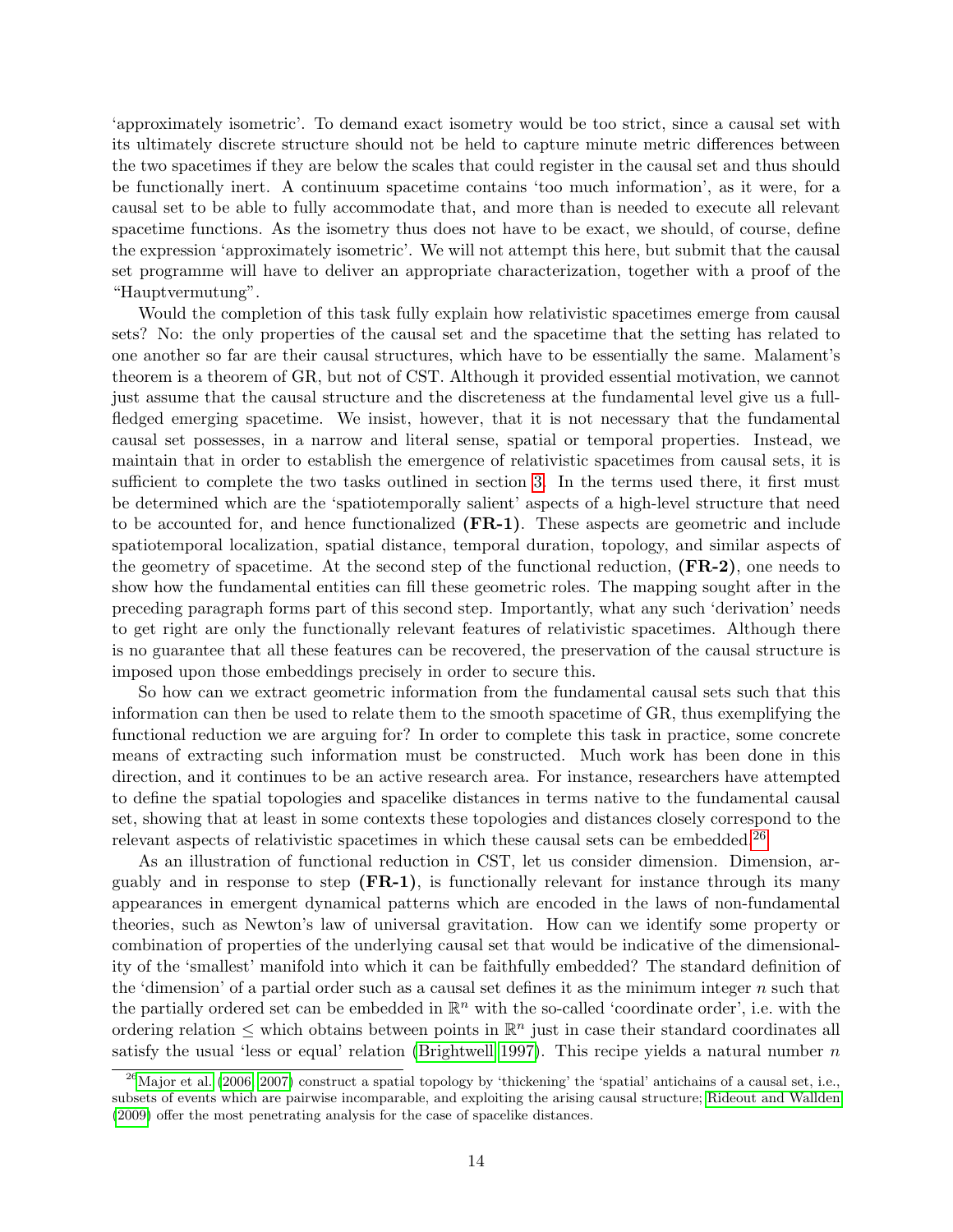as a candidate for the dimension of the emerging spacetime. However, although perhaps intuitive, this notion of dimension is in general hard to compute, only gives a very weak upper bound and, most importantly, is not straightforwardly transferable to the case of embeddings into relativistic spacetimes. In order to overcome that deficiency, one can introduce the 'Minkowski dimension, i.e., the dimension of the lowest-dimensional Minkowski space into which a causal set can be embedded [\(Meyer 1988\)](#page-22-10). Analytically unresolvable, mathematicians have developed promising numerical methods to estimate the Minkowski dimension of causal sets based on properties of the fundamental structure alone. If thoroughly successful, this would complete step (FR-2).

The question of how a fundamental causal set can give rise to the dimension of an emerging space thus finds a functional resolution. Similar stories can be told regarding some other geometric properties of spacetimes,  $27$  though we certainly do not pretend that a functional reduction of relativistic spacetimes to causal sets is almost accomplished or imminent. Much work remains to be done. But what we do want to insist on is that it is precisely this kind of work that needs to be completed, and nothing else on top. Once all features of spacetimes as identified in step  $(FR-1)$ , such as dimension in the example above, have been given a functional understanding in a second step (FR-2), the emergence of relativistic spacetimes from an underlying quantum-gravitational structure has been achieved. Let us turn to our second illustration.

### <span id="page-14-0"></span>5 Functional emergence of spacetime in loop quantum gravity

At the heart of the research program in loop quantum gravity (LQG) lies the dynamical nature of spacetime as encoded in  $GR$ : the received view (at least from the perspective of  $LQG$ ) is that the spacetime metric and the gravitational field are aspects of the same dynamical structure, and, as a consequence, there is no external, fixed, non-dynamical background with respect to which physical entities can be dynamically considered (the diffeomorphism invariance of the theory is taken to reflect this dynamical nature).<sup>[28](#page-0-0)</sup> To some extent, the dynamical nature of spacetime can be considered as the root of the 'disappearance of spacetime' in QG (at least in the QG approaches, such as LQG, that take this dynamical nature of spacetime seriously): to the spacetime (metric) structure of the classical theory corresponds a quantum structure at the quantum (gravitational) level—since it is a dynamical entity—whose features make any (standard) spacetime interpretation difficult.

Now, the interesting thing is that the dynamical nature of spacetime explicitly suggests a functional understanding of certain crucial spacetime features already at the classical (GR) level—in particular, spacetime localization—thereby motivating the functional emergence framework. Indeed, a radical consequence of spacetime itself being dynamical is that spacetime localization at the classical level amounts to localization with respect to a dynamical entity that has no privileged dynamical status in general. This seems to imply that localization, which plays such a central role for the issue of empirical coherence (see section [1\)](#page-0-1),<sup>[29](#page-0-0)</sup> may primarily be understood as relational and dynamical rather than fundamentally spatiotemporal: localization in this GR sense is to be

 $^{27}$ For a more detailed discussion also of the cases of spatial distance and topology, cf. Huggett and Wüthrich (ming, Ch. 3).

<sup>&</sup>lt;sup>28</sup>Many physicists at the origin of the LQG program have emphasized the importance of this dynamical understanding of spacetime (and the related notion of 'background independence') at the classical GR level, in particular for the foundations of LQG—Carlo Rovelli perhaps more prominently than anyone else (see his [2004](#page-22-11) textbook on LQG). This received view can be qualified in different ways, which need not concern us here.

<sup>&</sup>lt;sup>29</sup>That it plays such a central role is the reason why we mainly focus on the functional emergence of spacetime localization here; however, ultimately, one would also need to show how other spacetime features relevant for the issue of empirical coherence functionally emerge in the appropriate way.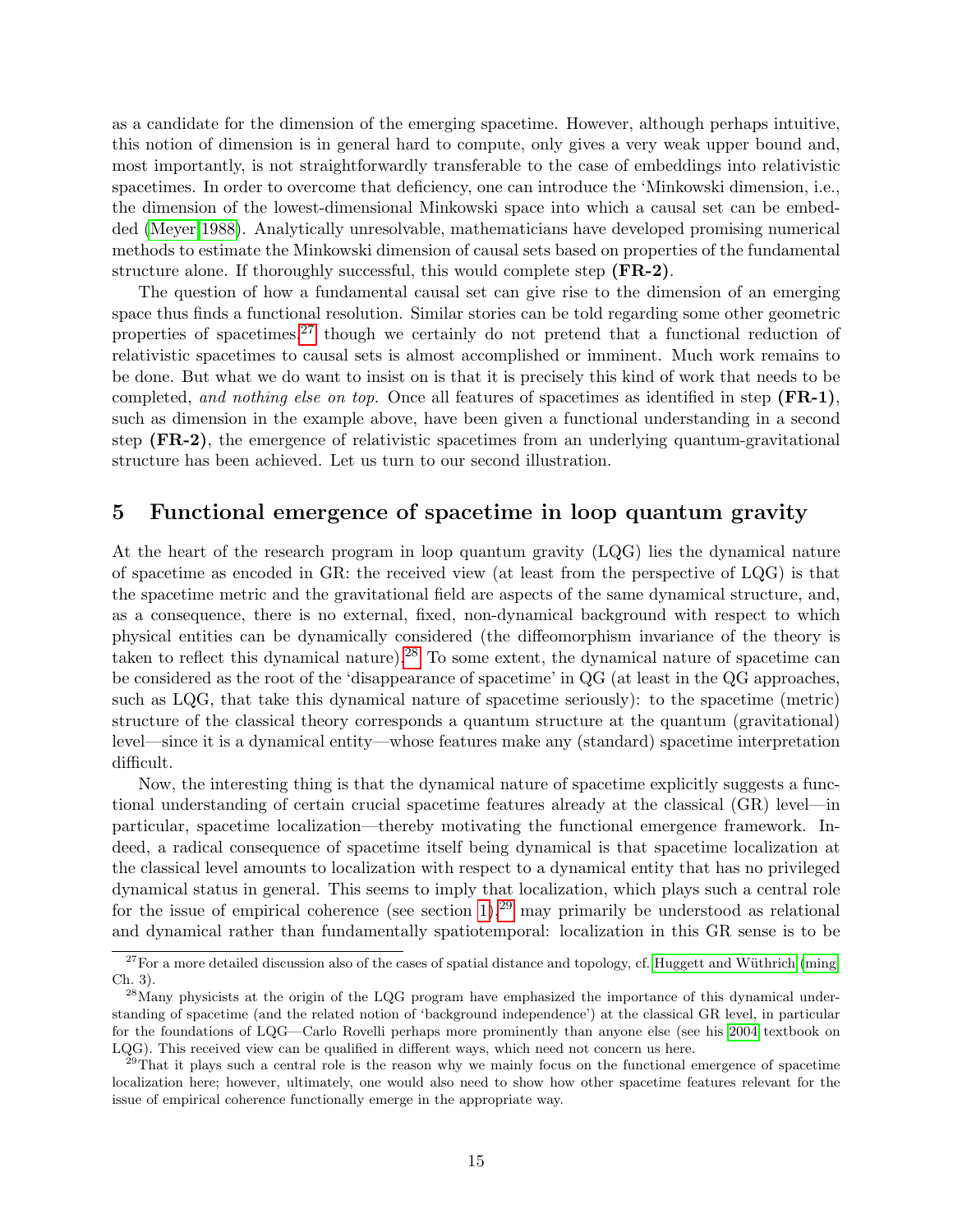understood in terms of the (cor)relations among the dynamical entities of the theory rather than with respect to some fixed, non-dynamical spacetime background.<sup>[30](#page-0-0)</sup> This suggests a functional understanding of localization in the sense of certain functional relationships being satisfied.

The definition of physical (gauge-, diffeomorphism-invariant) 'coordinates' in GR nicely illustrates this functional understanding of localization. Physical localization can be defined with respect to four independent scalar functionals  $\phi^K[g]$   $(K = 1, \ldots, 4)$  of the gravitational field. These scalar functionals play the role of physical coordinates with respect to which physical entities can be localized (they play the 'localizing role' of spacetime points).<sup>[31](#page-0-0)</sup> For instance, in this dynamical (and diffeomorphism-invariant) perspective, a physical field  $F$  is not genuinely localized with respect to some fixed spacetime background: strictly speaking,  $F(x)$ ,  $x \in M$ , where M is a spacetime manifold, does not represent any physical event, since it is not diffeomorphism- (or gauge-) invariant, and so does not express any genuine spacetime localization. The physical field  $F$  is rather localized with respect to other dynamical fields:  $F(\phi^K)$ , which is diffeomorphism- (or gauge-) invariant, primarily encodes a dynamical and functional notion of localization, in the sense of certain functional relationships between dynamical entities. As such, these functional relationships are not inherently spatiotemporal.<sup>[32](#page-0-0)</sup> In the schematic terms of the functional emergence framework proposed in section [3,](#page-6-0) these relationships can actually be understood as functionally defining the ('higher-level', GR) property of 'being localized in a certain spacetime region', thereby providing an instance of how the first step (FR-1) can be implemented.

To the extent that localization can be implemented in various ways within GR—with respect to different dynamical entities, none being privileged in principle—the corresponding functional definition can take various forms.<sup>[33](#page-0-0)</sup> The 'localizing function' in these different instantiations involves at its core the notions of coincidence and contiguity: the functional role of localizing a physical entity (what it means for a physical entity to be localized) crucially involves coincidence and contiguity relations.<sup>[34](#page-0-0)</sup> As a consequence, in schematic terms, the second step ( $\text{FR-2}$ ) crucially involves how LQG entities (or LQG properties) can instantiate coincidence and contiguity relations in an appropriate context.

At the kinematical level, the fundamental LQG entities are described by spin network states, which form a basis of the relevant kinematical Hilbert space of  $LOG.<sup>35</sup>$  $LOG.<sup>35</sup>$  $LOG.<sup>35</sup>$  They correspond to quantum states of (3-)space (regions) and of the (3-)gravitational field. Spin network states are represented

 $30Rovelli$  (1999) highlights the conceptual novelty of this dynamical notion of localization within GR.

<sup>&</sup>lt;sup>31</sup>These physical coordinates (sometimes called 'pseudo-coordinates' to distinguish them from mere mathematical coordinates) have been originally defined in the context of generic (i.e. without non-trivial symmetries) pure gravitational (i.e. vacuum) solutions of the Einstein field equations (e.g. see [Komar 1958\)](#page-21-17), but the idea could in principle be extended to generic solutions with matter.

<sup>&</sup>lt;sup>32</sup>Although this dynamical conception of localization seems to naturally suggest a relationalist ontology at the classical GR level, it does not rule out substantivalism, since the scalar fields  $\phi^K$  are functionals of the metric and can therefore be understood as encoding the spacetime structure (i.e., they may receive a spacetime interpretation). However, this debate is secondary for the aim of this paper: whatever is the preferred spacetime ontology at the classical level, localization in the GR context can be functionally understood, and as such this very functional understanding does not involve spacetime notions (in gauge-theoretic terms, it amounts to a 'gauge fixing', see [Earman 2002,](#page-21-18) fn 22).

<sup>33</sup>For instance, the dynamical 'localizing role' can be instantiated in principle by different specific (non-degenerate) matter distributions within GR (such as matter scalar fields).

<sup>&</sup>lt;sup>34</sup>This has been clearly underlined by [Einstein \(1916\)](#page-21-19) and his discussion of "space-time coincidences"; more recently, see Rovelli's emphasis on the notion of contiguity for the GR (dynamical) understanding of localization (e.g. [Rovelli 1999\)](#page-22-12). Furthermore, [Rovelli and Vidotto \(2015,](#page-22-13) §2.4.3) discuss an interesting analogy between contiguity and interaction, suggesting the idea, to which we will return below, that QG interactions can give rise to—can play the role of —spatiotemporal contiguity in appropriate circumstances.

<sup>&</sup>lt;sup>35</sup>Since, for the time being, LQG is better developed and understood at the kinematical level, part of the discussion is focused on this level. Dynamical aspects are considered later in this section.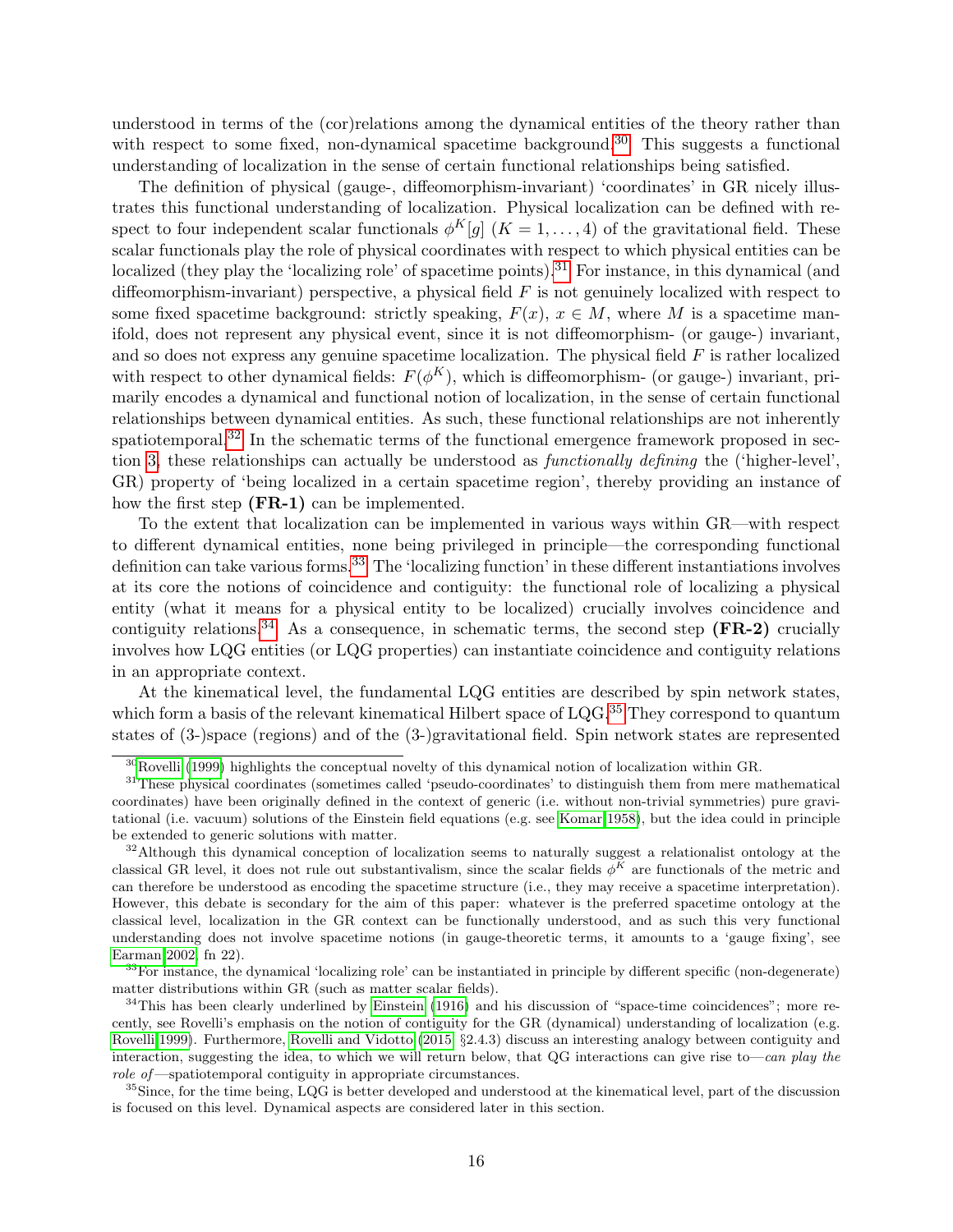by combinatorial graphs carrying irreducible group  $(SU(2))$  representations on their links and nodes. A crucial aspect of the physical relevance of the spin network states comes from the fact that they are eigenstates of the area and volume operators (built from the classical geometrical expressions), which turn out to have discrete spectra. This result is naturally interpreted as encoding some fundamental discreteness: the spectral analysis of these operators suggests that the nodes of the spin networks represent 'quanta of volume' (or 'atoms of space') $36$  and the links represent 'quanta of area'. Although radically different from the continuous spacetime structure of GR, this fundamental discreteness does not, as such, preclude any spatiotemporal interpretation at the LQG level, although some properties of relativistic spacetimes such as their smoothness are definitely lost. In particular, the links can be naturally understood as instantiating contiguity relations (also called 'adjacency relations') between the 'atoms of space'.[37](#page-0-0)

This spacetime understanding actually runs into difficulties because of two further important features of LQG. First, generic LQG states are quantum superpositions of spin network states, so that generic states are not associated with a single discrete structure, but with a superposition thereof, making any straightforward spacetime interpretation difficult. Second, the fundamental adjacency relations represented by the spin network links need not—and in general do not—correspond to spatiotemporal, metrical contiguity in the standard GR sense: two connected nodes at the LQG level may correspond to events in GR spacetime that are arbitrarily far away (in the GR metric sense) from one another.<sup>[38](#page-0-0)</sup> In this perspective, the fundamental spin network connectivity cannot be directly interpreted in standard spatiotemporal terms; most importantly, it does not give rise at the LQG level to any notions of localization and locality that come close to the standard ones the ones that are so central in the threat of empirical incoherence and in the argument for local beables. In functionalist terms, the standard 'localizing function' is not instantiated at the LQG level in general. Now, the crucial point is to show that spin networks can play a localizing role in the standard sense, in particular at the GR level: the higher-level property of 'being localized in a certain spacetime region' (in the standard, GR sense) will then be considered to functionally emerge from the LQG properties of spin networks.

From a technical point of view, understanding how a standard notion of spatiotemporal locality may arise from the fundamental LQG description is part of the general issue of the classical limit of the theory, which still remains one of the key open problems of LQG. Moreover, to the extent that it is a quantum theory, a full understanding of the classical limit of LQG ultimately requires addressing the quantum measurement problem. Our aim here is neither to address the technical difficulties linked to the classical limit of LQG nor to take a stance on the measurement problem.<sup>[39](#page-0-0)</sup> Rather, the aim is to show how a functionalist perspective can alleviate the specific conceptual difficulties related to the emergence of the standard notions of space and time from a fundamental

<sup>36</sup>There are various reasons for being very cautious with this evocative analogy about 'atoms of space' or 'atoms of spacetime', see below and section [6.](#page-19-0)

 $37$ See [Rovelli \(2004,](#page-22-11) 189): "Two chunks of space are contiguous if the corresponding nodes are connected by a link l. In this case, there is an elementary surface separating them  $[\dots]$  The graph  $\Gamma$  of the spin network determines the adjacency relation between chunks of space." However, [Rovelli \(2011,](#page-22-14) §D) warns that the geometrical (and spatiotemporal) picture of the discrete structures associated with spin networks "should not be taken too literally", since there are different, not necessarily ontologically equivalent, geometrical understandings of spin networks. Cf. also Huggett and Wüthrich (2013,  $\S2.3$ ), [Lam and Esfeld \(2013,](#page-21-2)  $\S2.2$ ) and Wüthrich (2017,  $\S2$ ) for a discussion on the ways in which spin networks are less than fully spatiotemporal.

<sup>38</sup>This feature is called 'disordered locality', see [Markopoulou and Smolin \(2007\)](#page-22-15), as well as [Smolin \(2009,](#page-22-16) §28.5.3) and references therein; for a philosophical discussion, see again Huggett and Wüthrich (2013, §2.3) and Wüthrich [\(2017,](#page-23-0) §2.1).

 $39$ To some extent, the measurement problem needs to be addressed for a quantum theory to have a clear ontology; in particular, the precise ontological meaning of quantum superpositions will depend on one's stance with respect to the measurement problem.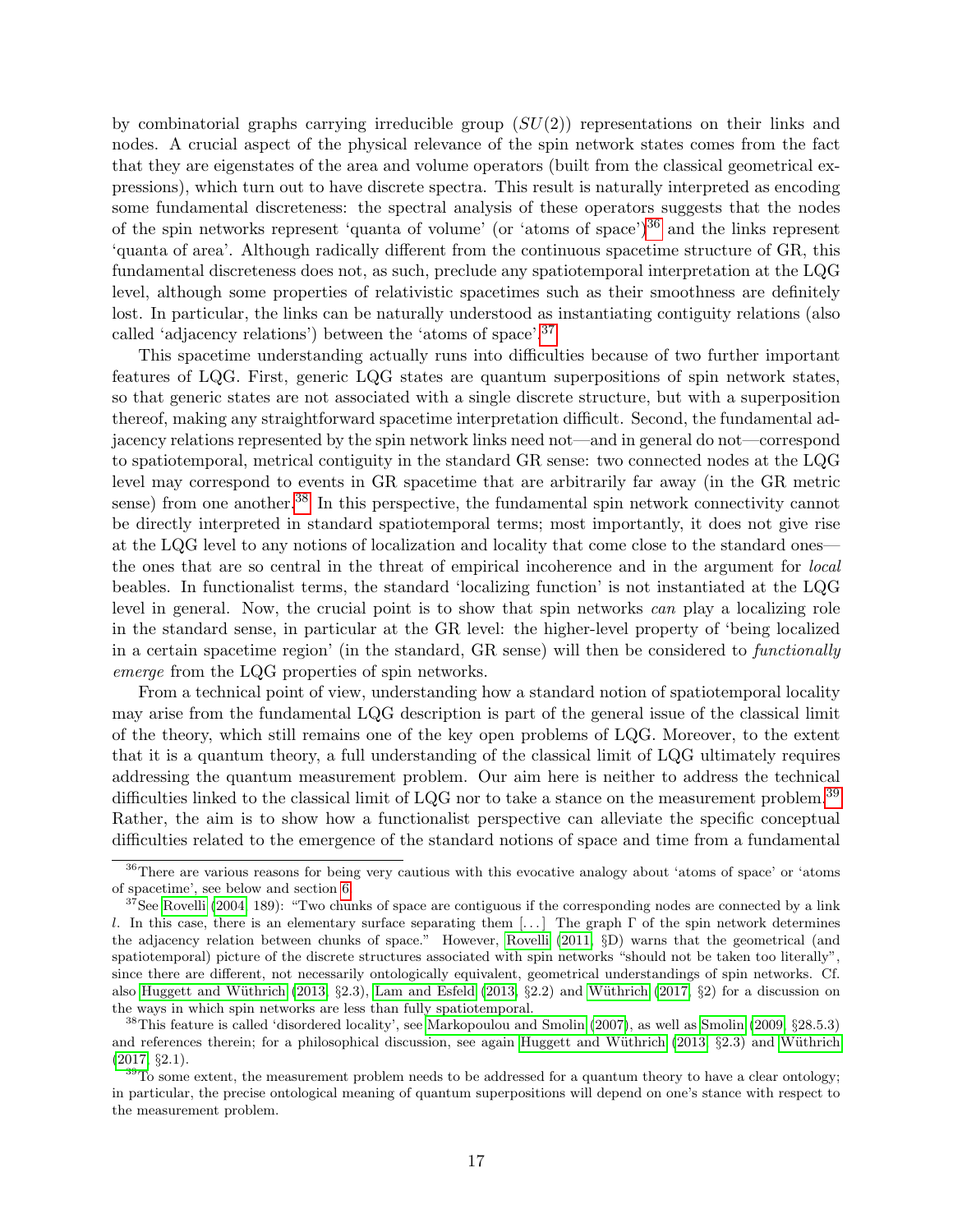level where they may be absent.

In order to discuss a concrete example, we apply this functionalist perspective to the so-called 'weave state approach' to the classical limit.<sup>[40](#page-0-0)</sup> Weave states are specific ('semi-classical') spin network states that have a large-scale classical (spatiotemporal) behaviour in a precise sense: they are eigenstates of the geometrical (volume, area) operators with eigenvalues approximating the corresponding classical values as determined by the classical metric. In more technical terms, a spin network state  $|S\rangle$  is a weave state for a classical (3-)metric q, if we have, at a scale  $l \gg$  Planck length  $l_P$  and for a sufficiently large 2-surface S and a sufficiently large 3-region R, and up to small corrections of the order  $\mathcal{O}(l_P / l)$  [\(Rovelli 2004,](#page-22-11) §6.7.1):

<span id="page-17-0"></span>
$$
\hat{\mathbf{A}}(\mathcal{S}) | S \rangle = (\mathbf{A}[g, \mathcal{S}] + \mathcal{O}(l_P/l)) | S \rangle ,\n\hat{\mathbf{V}}(\mathcal{R}) | S \rangle = (\mathbf{V}[g, \mathcal{R}] + \mathcal{O}(l_P/l)) | S \rangle
$$
\n(1)

where  $\hat{\mathbf{A}}(\mathcal{S})$  and  $\hat{\mathbf{V}}(\mathcal{R})$  are the area and volume operators corresponding to S and R, and  $\mathbf{A}[g, \mathcal{S}]$  $\int |d^2S|$  and  $\mathbf{V}[g,\mathcal{R}] = \int |d^3\mathcal{R}|$  are the classical area and volume as determined by the classical metric g. Now, in a functionalist perspective, the spin network state  $|S\rangle$  instantiates the metrical function—plays the metrical role—of the (classical) volume  $V$  and area  $A$  in the appropriate regime (at a large scale and for a large region  $R$  and a large surface S) in the sense that it determines the same volume V and area **A** as the classical metric  $g$ .<sup>[41](#page-0-0)</sup>

This functionalist understanding naturally accounts for the fact that [\(1\)](#page-17-0) does not determine  $|S\rangle$ uniquely: since [\(1\)](#page-17-0) only puts a constraint on properties averaged over a large region and a large surface (compared to the length scale  $l$ ), many different spin network states can play the same 'averaged' metrical role. From a functionalist point of view, this seems at first sight akin to a case of multiple realizability (see section [3\)](#page-6-0), where different lower-level properties—here, represented by the spin network states—can play the same functional role, that is, can instantiate the same higherlevel properties—here, classical volume and area. However, the standard philosophical notion of multiple realizability involves multiple realization by different types (kinds) of physical states or properties or configurations; and here it is not clear to what extent we really have different types of LQG configurations—different types of spin network sates—differently realizing the same type of metrical function.[42](#page-0-0)

The important point for our discussion is that this functionalist perspective provides a clear (namely, functional) sense in which metrical (and more generally, spatiotemporal) properties can emerge in principle from a non-metrical (non-spatiotemporal) level: the (non-metrical) spin network states of the lower level of LQG can play certain metrical functional roles at the higher level of GR (in the appropriate regime), e.g. as encoded in  $(1).<sup>43</sup>$  $(1).<sup>43</sup>$  $(1).<sup>43</sup>$  $(1).<sup>43</sup>$ 

Classical relativistic spacetime (or the classical metric) has of course many different functional roles, but not all these roles may be instantiated by the lower-level properties of LQG, or at least

 $^{40}$ As we will briefly mention below, the general conceptual framework of functionalism applies to other approaches to the classical limit as well, e.g. in terms of coherent states; it may also be relevant in the case where spacetime features may arise in the continuum or thermodynamic (rather than classical) limit [\(Oriti 2014\)](#page-22-17).

<sup>&</sup>lt;sup>41</sup>Cf. Wüthrich (2017, §4.2) for a more detailed account.

 $42$ We are grateful to Nick Huggett for highlighting this point to us; see [Lam and Oriti \(2018\)](#page-21-13) for a more detailed discussion.

 $43$ The metrical meaning encoded in  $(1)$  actually depends on the interpretation of quantum operators (observables) in general, that is, ultimately on the solution to the measurement problem that is privileged; e.g. Bohmians and Everettians (whatever their conceptions precisely amounts to in the QG context) do not attribute the same meaning to [\(1\)](#page-17-0). We believe that the broad functionalist framework suggested here can be further specified in the context of the different ontological stances one can have with respect to the quantum formalism and the measurement problem: this is because the functionalist perspective on the emergence of spacetime does neither rely on, nor exhaust, the exact ontological nature of the lower level of LQG.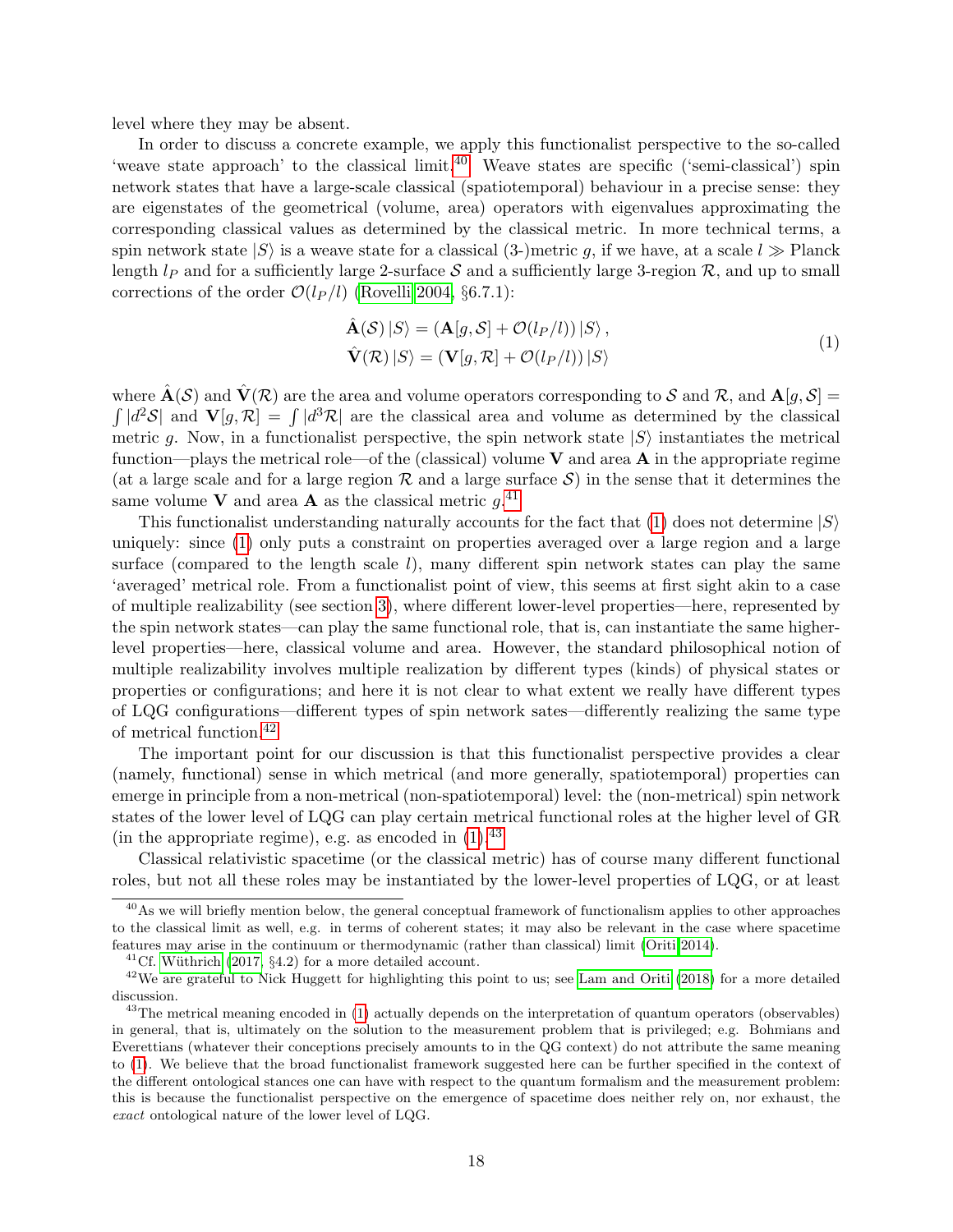not directly. This is crucially illustrated by the issue of disordered locality (see footnote [38\)](#page-14-0) at the semi-classical level. Indeed, the conditions [\(1\)](#page-17-0) defining weave states do not preclude any mismatch between spin network connectivity at the LQG level and standard spacetime locality at the GR level [\(Markopoulou and Smolin 2007\)](#page-22-15). If this mismatch is sufficiently drastic for some weave state/spacetime pair, then this weave state would not instantiate any standard 'localizing function', while still playing the metrical roles of volume and area as encoded in [\(1\)](#page-17-0). Most importantly, standard ('spatiotemporal') locality would then not be instantiated and the threat of empirical incoherence would arise, since the theory would not be able to account for the local beables that ground our experimental evidence. From a functionalist perspective, the threat of empirical incoherence would arise in such a case not because of some in principle conceptual problems linked to the emergence of spacetime from a non-spatiotemporal level, but rather because the right functional role—namely, the localizing function—is not instantiated. Indeed, it is expected that disordered locality is rather mild for (single) weave states, so that these latter actually do play the right localizing role at the higher level of GR, thereby avoiding the threat of empirical incoherence. Again, the functionalist framework naturally accounts for the fact that different weave states with various configurations of (mild) disordered locality can play the same localizing role: novel (ultimately local!) empirical predictions may actually arise from this (mild) disordered locality (such as predictions of the fluctuations in the cosmic microwave background, among others; see [Smolin](#page-22-16) [2009,](#page-22-16) §28.5.3 and §28.5.4).<sup>[44](#page-0-0)</sup>

So far we have only considered the kinematical part of LQG, which is better developed and understood; according to the standard understanding of the theory, this means that we have only been concerned with the (functional) emergence of space rather than spacetime. We conclude this section with a few remarks about the dynamical part of the theory and the (functional) emergence of spacetime.

In its canonical setting, the dynamics of LQG is encoded in the so-called Hamiltonian constraint (the LQG counterpart of the infamous Wheeler-DeWitt equation), whose definition is extremely tricky and for which no complete solution has been found so far (these difficulties partly find their roots in the fact that there is no external time parameter with respect to which the dynamics unfolds—hence the claims about the absence of time at the LQG level). Dynamical generalizations of spin networks in a covariant setting—the so-called 'spin foams'—are increasingly being studied as an alternative approach to the dynamics of LQG. Indeed, spin foams can be intuitively understood as higher-dimensional (Feynman-like) graphs ('2-complexes') describing the 'evolution' of spin networks ('1-complexes'). The dynamics is then understood in terms of transition amplitudes—more precisely: sums over spin foam amplitudes—between spin networks (or for single 'boundary' spin networks).

Spin foams resist any standard spacetime interpretation for reasons very similar to the ones invoked for spin networks.[45](#page-0-0) The functionalist perspective discussed above in the context of the

 $^{44}$ As already mentioned above, the low-energy limit of LQG is still far from being fully understood; indeed, many technical difficulties remain. For instance, single weave states are very specific semi-classical states; since quantum superposition is a generic feature of any quantum theory, superpositions of semi-classical states are actually to be expected, in particular with consequences for (disordered) locality. It has been suggested that decoherence effects may play a role here (with certain LQG degrees of freedom considered as 'environmental', see the philosophical discussion in Wüthrich 2017,  $\S4.2$ ), but concrete implementations and control over quantum corrections are still wanting. These are technical and empirical issues that need to be further investigated. Functionalism obviously does not aim at addressing them, but rather aim at providing a clear conceptual framework for the emergence claims.

<sup>&</sup>lt;sup>45</sup>There is actually a deep analogy between (single) spin foams and Feynman graphs, where any (discrete) spacetime picture attached to (single) spin foams have much the same 'virtual' status as the geometrical picture of Feynman graphs (away from the classical limit; see the philosophical discussion in [Lam and Esfeld 2013,](#page-21-2) §2.2). This Feynman analogy is exploited in the framework of group field theory (GFT), which is a quantum field theory (QFT) over a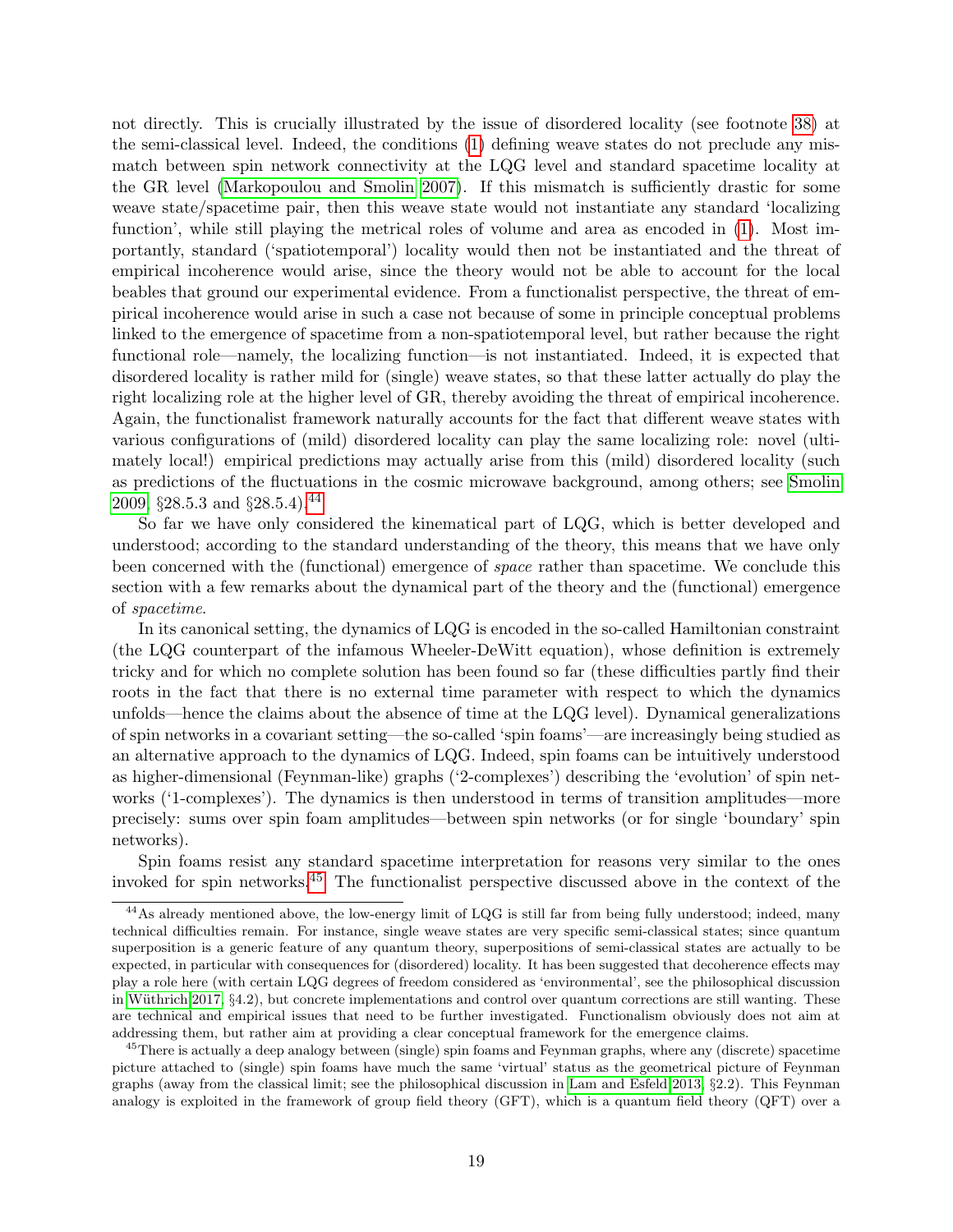classical limit of spin network states (in terms of weave states) applies equally well to the classical limit of spin foam amplitudes (in terms of coherent states, see [Rovelli and Vidotto 2015,](#page-22-13) Ch. 8):<sup>[46](#page-0-0)</sup> in the classical limit, spin foams play the spacetime role of a Regge (simplicial) discretization, that is, play the role—in particular, the localizing role—of a spacetime lattice, very much like in lattice field theory. Of course, the crucial difference with standard lattice field theory is that dynamical entities (spin foams), which do not themselves explicitly possess standard spatiotemporal properties, play the role—in particular, the localizing role—of the spacetime lattice in the appropriate regime (localization is then dynamically and functionally instantiated in the sense that the right functional relationships among dynamical entities are instantiated).<sup>[47](#page-0-0)</sup>

Similarly to the spin network case, the strength of this functionalist perspective on the emergence of standard spacetime comes from the flexibility with respect to what exactly instantiates the relevant spacetime roles. There are two aspects to this flexibility. First, it allows for relevant spacetime roles to be instantiated by different spin foams, which may differ with respect to other spacetime aspects (functions), in particular leaving room for new predictions (see the issue of disordered locality above). Second, the spacetime functional roles may not exhaust the nature of the entities (e.g. spin networks, spin foams) that instantiate these roles, leaving room for further metaphysical work based on the future developments of the theory. Indeed, if there is nothing about (classical, standard) spacetime (at the GR level) beyond the relevant spacetime functional roles ('spacetime is as spacetime does'), it might well be the case that the fundamental QG structures possess other features (besides being spacetime realizers) as captured by the (future) QG theories; in order to be considered as empirically meaningful—as physical as opposed to 'merely' mathematical—these (non-spatio-temporal) features must have some bearing on (some of) the relevant spacetime functional roles that are instantiated by the QG structures in the right circumstances (for example, non-geometrical phases being related to geometrical ones through some phase transition, e.g. see [Oriti 2014,](#page-22-17) [Lam and Oriti 2018\)](#page-21-13).

### <span id="page-19-0"></span>6 Conclusions

Functionalism in the context of the emergence of spacetime in quantum gravity can be characterized as a rejection of the demand that more is needed—beyond empirical success—than showing how the fundamental structure, whatever it may turn out to be, can fulfill the role or the function of spacetime, by showing how it can give rise to all the relevant properties of space and time. We believe that to date, no research program in quantum gravity has shown this. However, in order to progress on that task, it is also important to recognize just what it is that needs to be established. The central claim of this essay asserts that to require that the proposed reductions somehow show how some ill-defined qualitative features of spacetime are obtained from the fundamental nonspatiotemporal ontology, or even insist that such a reduction of spacetime 'qualia' is in principle impossible, is misguided. Instead, it suffices to identify those aspects of spacetime which are necessary to support the physics we do and the world as we experience it, and then show how these arise, at least to a well-controlled approximation, from the fundamental physics of quantum gravity.

From a metaphysical point of view, the functionalist perspective articulated in this article can

group manifold—in some sense, a kind of QFT of spin networks (see [Oriti 2014,](#page-22-17) [Lam and Oriti 2018\)](#page-21-13).

<sup>46</sup>As in the spin network case, the classical limit scheme here still faces many issues—see footnotes [43](#page-17-0) and [44.](#page-17-0)

 $47$ The Regge (simplicial) discretization then converges to classical relativistic spacetimes in the continuum limit. Note that it is important to distinguish the two kinds of limits (classical and continuum) here; in particular, it might be the case that the two do not commute and that interesting (spatiotemporal?) properties emerge in the continuum or thermodynamic limit of LQG or GFT (again, see [Oriti 2014;](#page-22-17) see also [Rovelli and Vidotto 2015,](#page-22-13) 13.2).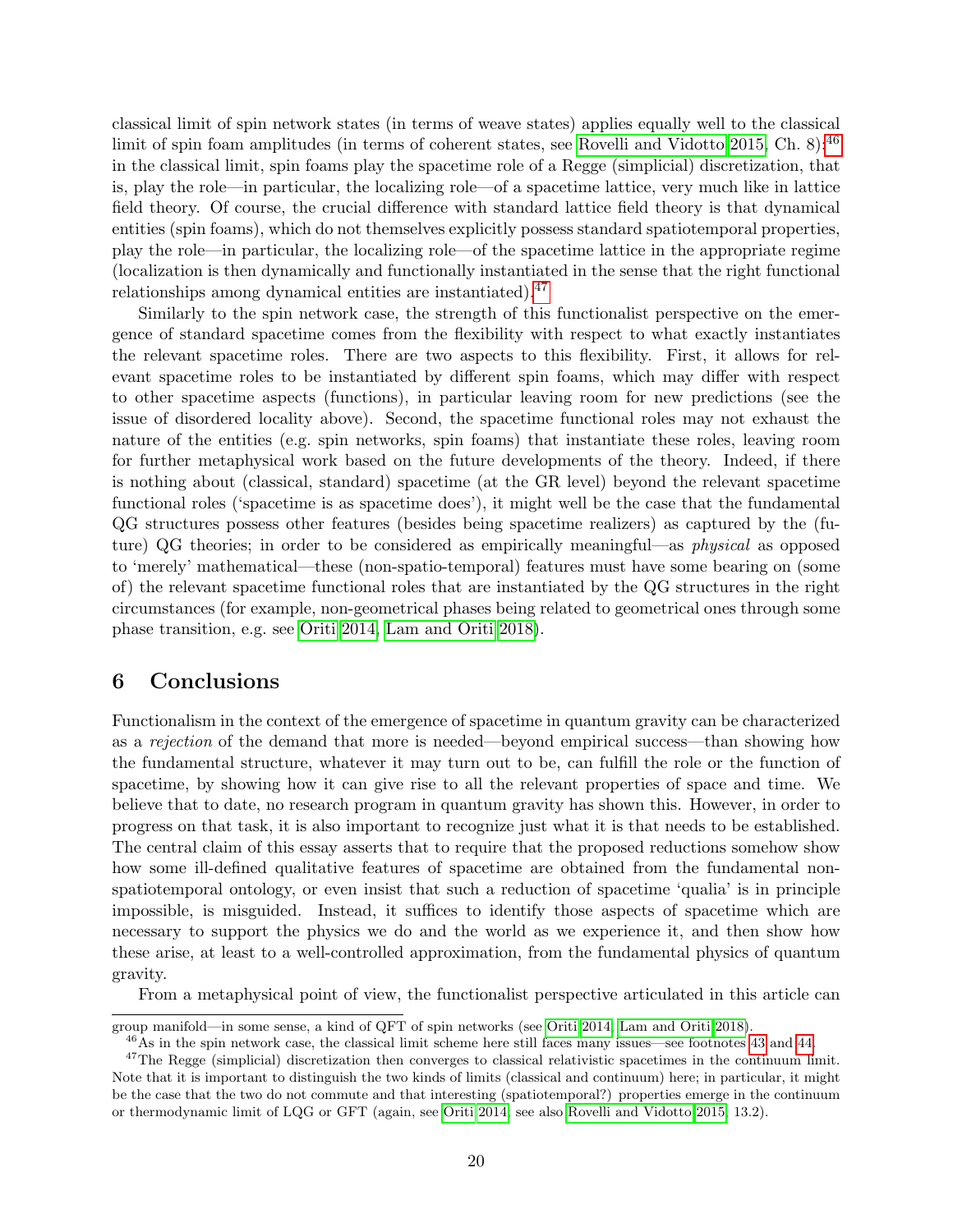be understood as a move away from the 'constitution' or 'building blocks' heuristics according to which, in the case of quantum gravity, spacetime and spatiotemporal entities are constituted by, or made up from, quantum gravitational building blocks. The primitive ontology (or local beables) approach to the ontology of quantum mechanics is a paradigmatic example of this heuristics at work in a context other than quantum gravity. However valuable for physical and metaphysical theorizing in other contexts, this heuristics acts, when taken too seriously in the present context, as the source of conceptual worries concerning the constitution of spacetime and spatiotemporal entities from non-spatiotemporal, and hence qualitatively improper, elements.[48](#page-0-0) In particular, one might think, based on this constitution heuristics, that theories of quantum gravity face an irresolvable problem of empirical incoherence which could only be addressed by admitting appropriately localized entities into one's fundamental ontology. We have argued that this heuristics is misguided, as the relationship between spatiotemporal and quantum gravitational structures is best understood in terms of some relevant *functional* (rather than *constitutive*) roles these latter instantiate in appropriate circumstances. Spacetime is as spacetime does. No more, no less.

### References

- <span id="page-20-2"></span>Albert, D. Z. (1996). Elementary quantum metaphysics. In Cushing, J., Fine, A., and Goldstein, S., editors, Bohmian Mechanics and Quantum Theory: An Appraisal, pages 277–284. Dordrecht: Kluwer.
- <span id="page-20-0"></span>Albert, D. Z. (2013). Wave function realism. In Ney, A. and Albert, D. Z., editors, The Wave Function: Essays in the Metaphysics of Quantum Mechanics. New York: Oxford University Press, 52-57.
- <span id="page-20-3"></span>Albert, D. Z. (2015). After Physics. Cambridge (MA): Harvard University Press.
- <span id="page-20-5"></span>Allori, V., Goldstein, S., Tumulka, R., and Zanghì, N. (2008). On the common structure of Bohmian mechanics and the Ghirardi-Rimini-Weber theory. British Journal for the Philosophy of Science, 59:353–389.
- <span id="page-20-6"></span>Allori, V., Goldstein, S., Tumulka, R., and Zanghì, N. (2011). Many worlds and Schrödinger's first quantum theory. British Journal for the Philosophy of Science, 62:1–27.
- <span id="page-20-4"></span>Bell, J. S. (1987). Speakable and Unspeakable in Quantum Mechanics. Cambridge: Cambridge University Press.
- <span id="page-20-8"></span>Bombelli, L., Lee, J., Meyer, D., and Sorkin, R. D. (1987). Space-time as a causal set. Physical Review Letters, 59:521–524.
- <span id="page-20-9"></span>Brightwell, G. (1997). Partial orders. In Beineke, L. W. and Wilson, R. J., editors, Graph Connections: Relationships between Graph Theory and other Areas of Mathematics, pages 52–69. Clarendon Press, Oxford.
- <span id="page-20-1"></span>Brown, H. (2006). Physical Relativity: Space-time Structure from a Dynamical Perspective. Oxford University Press, Oxford.
- <span id="page-20-7"></span>Butterfield, J. (2011a). Emergence, reduction and supervenience: A varied landscape. Foundations of Physics, 41:920–959.

<sup>48</sup>We believe this heuristics is also partly behind the physicists' somewhat loose talk about the 'atoms of spacetime' in quantum gravity.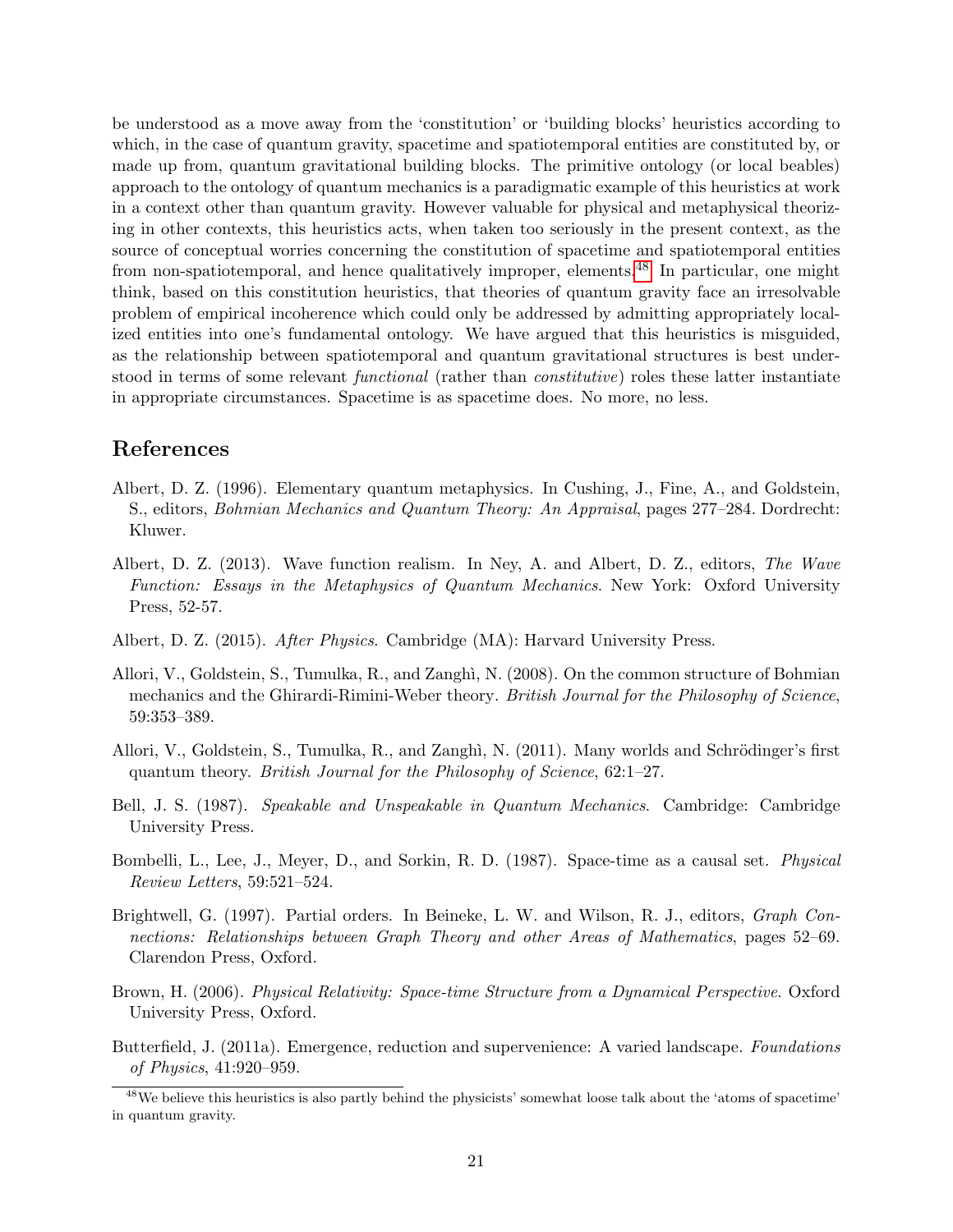- <span id="page-21-10"></span>Butterfield, J. (2011b). Less is different: Emergence and reduction reconciled. Foundations of Physics, 41:1065–1135.
- <span id="page-21-6"></span>Chalmers, D. (2012). Constructing the World. Oxford: Oxford University Press.
- <span id="page-21-11"></span>Crowther, K. (2016). Effective Spacetime: Understanding Emergence in Effective Field Theory and Quantum Gravity. Springer, Cham.
- <span id="page-21-12"></span>Dennett, D. (2001). Are we explaining consciousness yet? Cognition, 79:221–237.
- <span id="page-21-15"></span>Dowker, F. (2013). Introduction to causal sets and their phenomenology. *General Relativity and* Gravitation, 45:1651–1667.
- <span id="page-21-18"></span>Earman, J. (2002). Thoroughly Modern McTaggart: or, what McTaggart would have said if he had read the general theory of relativity. *Philosophers' Imprint*, 2(3).
- <span id="page-21-19"></span>Einstein, A. (1916). Die Grundlage der allgemeinen Relativitätstheorie. Annalen der Physik, 49:769–822.
- <span id="page-21-8"></span>Healey, R. (2002). Can physics coherently deny the reality of time? Royal Institute of Philosophy Supplement, 50:293–316.
- <span id="page-21-1"></span>Huggett, N. and Wüthrich, C. (2013). Emergent spacetime and empirical (in)coherence. Studies in History and Philosophy of Modern Physics, 44:276–285.
- <span id="page-21-0"></span>Huggett, N. and Wüthrich, C. (forthcoming). Out of Nowhere: The Emergence of Spacetime in Quantum Theories of Gravity. Oxford University Press, Oxford.
- <span id="page-21-9"></span>Kim, J. (2005). Physicalism or Something Near Enough. Princeton: Princeton University Press.
- <span id="page-21-3"></span>Knox, E. (2013). Effective spacetime geometry. Studies in History and Philosophy of Modern Physics, 44:346–356.
- <span id="page-21-4"></span>Knox, E. (2014). Spacetime structuralism or spacetime functionalism? Manuscript.
- <span id="page-21-5"></span>Knox, E. (2017). Physical relativity from a functionalist perspective. Studies in History and Philosophy of Modern Physics, https://doi.org/10.1016/j.shpsb.2017.09.008.
- <span id="page-21-17"></span>Komar, A. (1958). Construction of a complete set of independent observables in the general theory of relativity. Physical Review, 111:1182–1187.
- <span id="page-21-7"></span>Lam, V. (2015). Quantum structure and spacetime. In Bigaj, T. and Wüthrich, C., editors, Metaphysics in Contemporary Physics, pages 209–228. New York: Rodopi.
- <span id="page-21-2"></span>Lam, V. and Esfeld, M. (2013). A dilemma for the emergence of spacetime in canonical quantum gravity. Studies in History and Philosophy of Modern Physics, 44:286–293.
- <span id="page-21-13"></span>Lam, V. and Oriti, D. (2018). Philosophical Challenges for Space and Time in Quantum Gravity. Cham: Springer.
- <span id="page-21-14"></span>Le Bihan, B. (2018). Priority monism beyond spacetime. Metaphysica.
- <span id="page-21-16"></span>Major, S., Rideout, D., and Surya, S. (2007). On recovering continuum topology from a causal set. Journal of Mathematical Physics, 48:032501.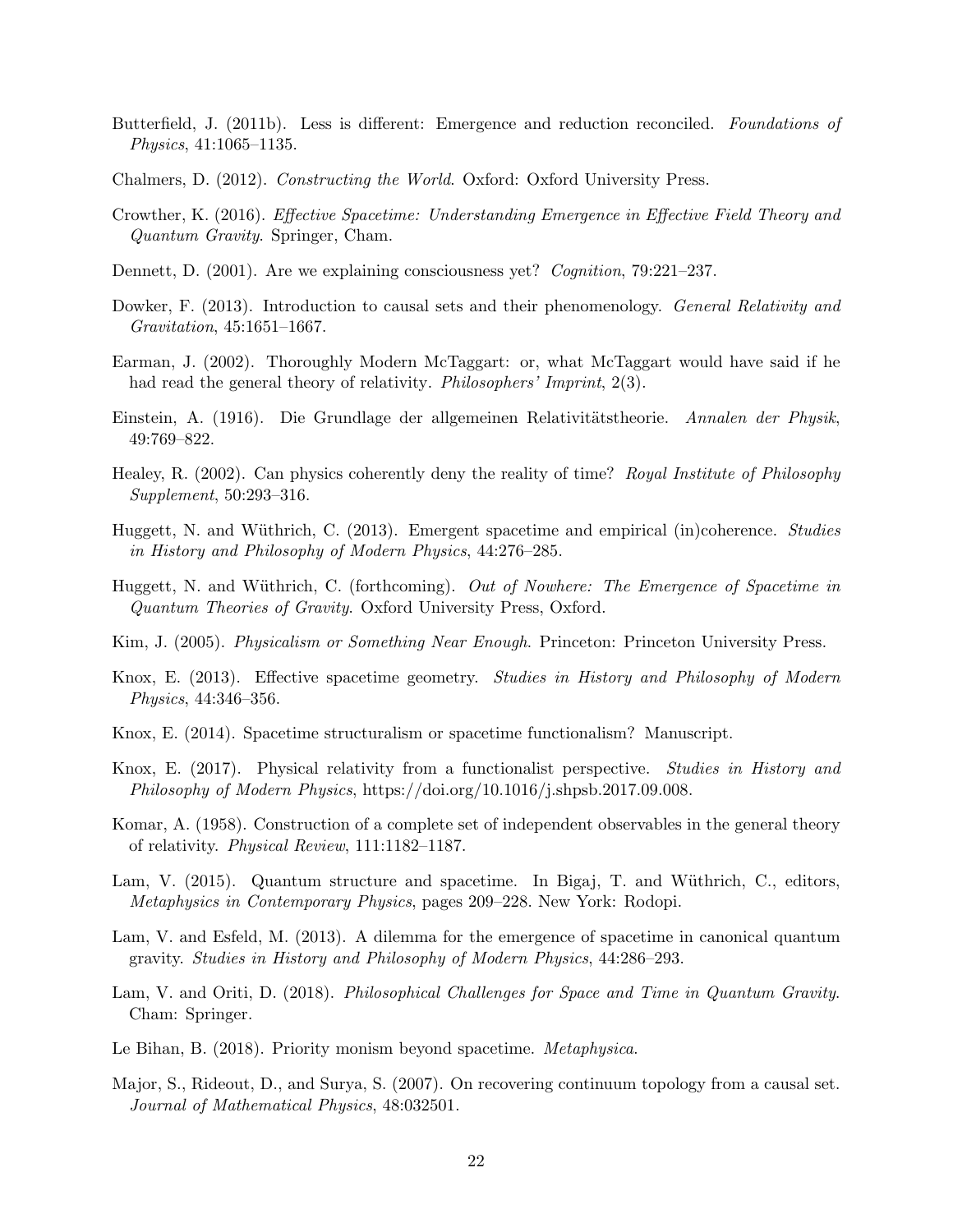- <span id="page-22-8"></span>Major, S. A., Rideout, D., and Surya, S. (2006). Spatial hypersurfaces in causal set cosmology. Classical and Quantum Gravity, 23(14):4743.
- <span id="page-22-5"></span>Malament, D. (1977). The class of continuous timelike curves determines the topology of spacetime. Journal of Mathematical Physics, 18:1399–1404.
- <span id="page-22-15"></span>Markopoulou, F. and Smolin, L. (2007). Disordered locality in loop quantum gravity states. Classical and Quantum Gravity, 24:3813–3823.
- <span id="page-22-0"></span>Maudlin, T. (2007). Completeness, supervenience and ontology. Journal of Physics A, 40:3151– 3171.
- <span id="page-22-3"></span>Maudlin, T. (2010). Can the world be only wavefunction? In Saunders, S., Barrett, J., Kent, A., and Wallace, D., editors, Many Worlds? Everett, Quantum Theory, & Reality, pages 121–143. Oxford University Press, Oxford.
- <span id="page-22-10"></span>Meyer, D. A. (1988). The Dimension of Causal Sets. Ph.D. Thesis, Massachusetts Institute of Technology, Cambridge, MA.
- <span id="page-22-1"></span>Ney, A. (2015). Fundamental physical ontologies and the contraint of empirical coherence: a defense of wave function realism. Synthese, 192:3105–3124.
- <span id="page-22-2"></span>Ney, A. and Albert, D. Z., editors (2013). The Wave Function: Essays in the Metaphysics of Quantum Mechanics. New York: Oxford University Press.
- <span id="page-22-4"></span>Ney, A. and Philipps, K. (2013). Does an adequate physical theory demand a primitive ontology? Philosophy of Science, 80:454–474.
- <span id="page-22-17"></span>Oriti, D. (2014). Disappearance and emergence of space and time in quantum gravity. Studies in History and Philosophy of Modern Physics, 46:186–199.
- <span id="page-22-7"></span>Rideout, D. and Sorkin, R. D. (1999). A classical sequential growth dynamics for causal sets. Physical Review D, 61:024002.
- <span id="page-22-9"></span>Rideout, D. and Wallden, P. (2009). Spacelike distance from discrete causal order. Classical and Quantum Gravity, 26(15):155013.
- <span id="page-22-12"></span>Rovelli, C. (1999). 'Localization' in quantum field theory: how much of QFT is compatible with what we know about space-time? In Cao, T. Y., editor, *Conceptual foundations of quantum field* theory, pages 207–232. Cambridge: Cambridge University Press.
- <span id="page-22-11"></span>Rovelli, C. (2004). Quantum Gravity. Cambridge: Cambridge University Press.
- <span id="page-22-14"></span>Rovelli, C. (2011). A new look at loop quantum gravity. Classical and Quantum Gravity, 28:114005.
- <span id="page-22-13"></span>Rovelli, C. and Vidotto, F. (2015). Covariant Loop Quantum Gravity. Cambridge: Cambridge University Press.
- <span id="page-22-16"></span>Smolin, L. (2009). Generic predictions of quantum theories of gravity. In Oriti, D., editor, Approaches to Quantum Gravity, pages 548–570. Cambridge: Cambridge University Press.
- <span id="page-22-6"></span>Sorkin, R. (2005). Causal sets: discrete gravity. In Gomberoff, A. and Marolf, D., editors, Proceedings of the Valdivia Summer School. Plenum Press, New York.